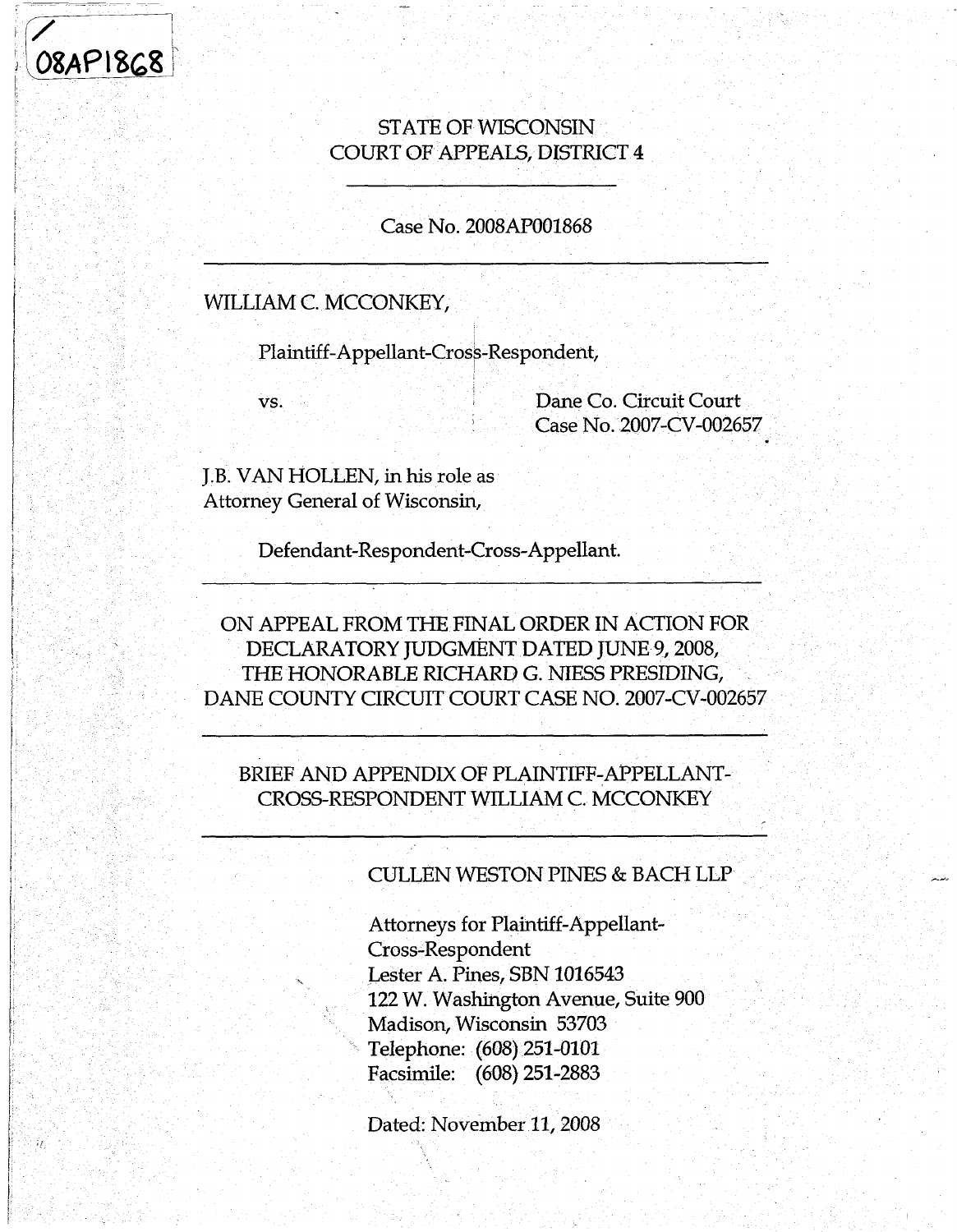# **TABLE OF CONTENTS**

|                                | <u>Page</u>                                                                                                                                             |  |  |  |  |
|--------------------------------|---------------------------------------------------------------------------------------------------------------------------------------------------------|--|--|--|--|
|                                |                                                                                                                                                         |  |  |  |  |
|                                |                                                                                                                                                         |  |  |  |  |
| NECESSITY OF ORAL ARGUMENT AND |                                                                                                                                                         |  |  |  |  |
|                                |                                                                                                                                                         |  |  |  |  |
| STATEMENT OF FACTS<br>6        |                                                                                                                                                         |  |  |  |  |
|                                |                                                                                                                                                         |  |  |  |  |
| L.                             | INTRODUCTION<br>7                                                                                                                                       |  |  |  |  |
| $\Pi$ .                        | THERE ARE SERIOUS POLICY REASONS<br>UNDERPINNING ARTICLE XII, SECTION 1<br>WHICH THE COURT SHOULD CONSIDER<br>AS BACKGROUND TO ITS ANALYSIS OF THIS     |  |  |  |  |
| $\Pi$ .                        | THE FORM IN WHICH ARTICLE XIII,<br><b>SECTION 13 WAS SUBMITTED TO THE VOTERS</b><br>VIOLATED ARTICLE XII, SECTION 1 OF THE<br>WISCONSIN CONSTITUTION 13 |  |  |  |  |

**i**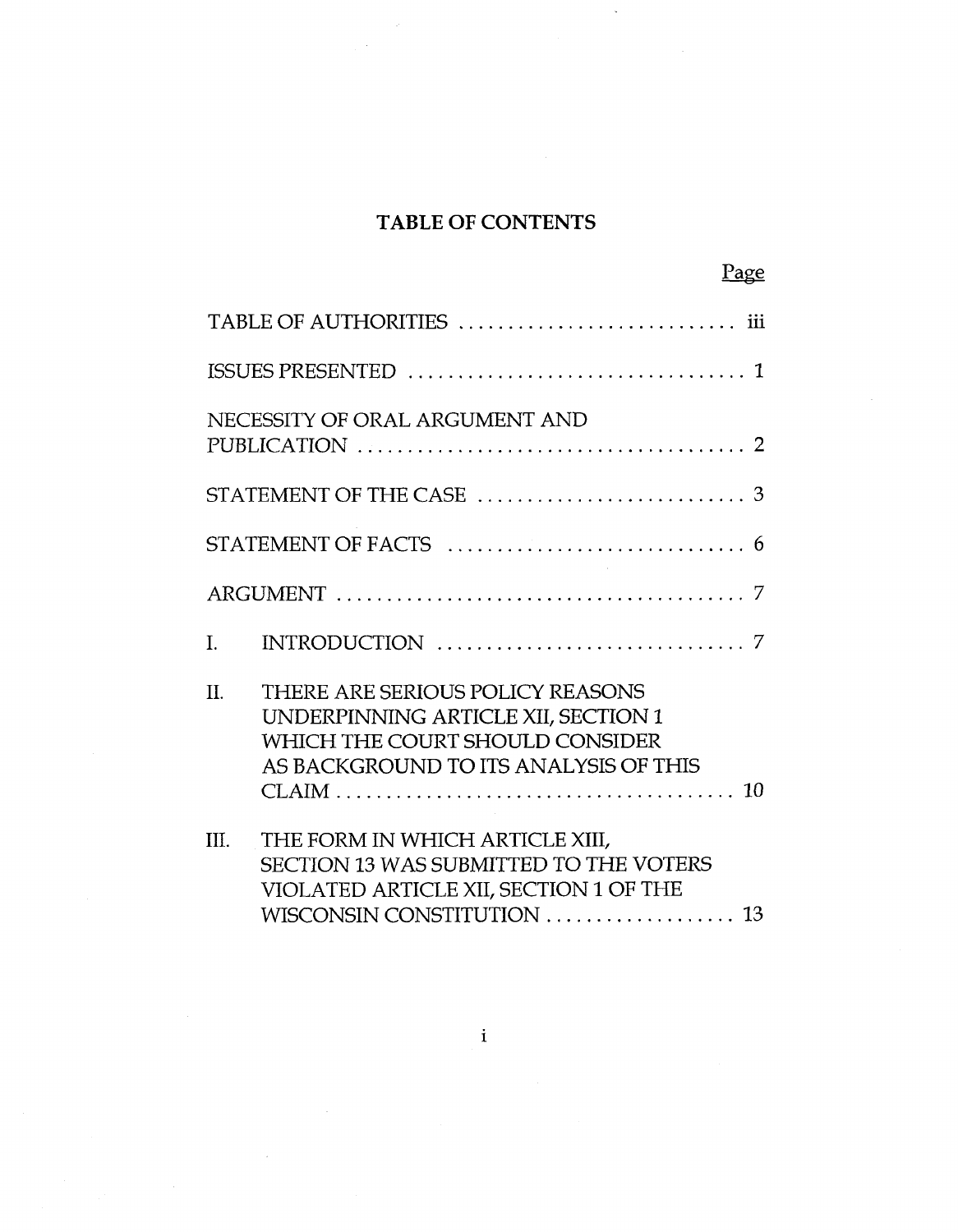|               | А.              | Article XIII, Section 13 Contains Two Distinct                                                                                |
|---------------|-----------------|-------------------------------------------------------------------------------------------------------------------------------|
|               | <b>B.</b>       | There Is A Two Part Test That The Court<br>Must Use To Analyze Proposed Amendments<br>Containing More Than One Proposition 14 |
|               | $\mathsf{C}$ .  | The Ballot Question Violated The Second                                                                                       |
|               | D.              | The Ballot Question Addressed Two General<br>Purposes, Not One  25                                                            |
| $\mathbf{IV}$ |                 |                                                                                                                               |
|               |                 | ERTIFICATION OF BRIEF                                                                                                         |
|               | <b>APPENDIX</b> |                                                                                                                               |

 $\ddot{\phantom{0}}$ 

**ii**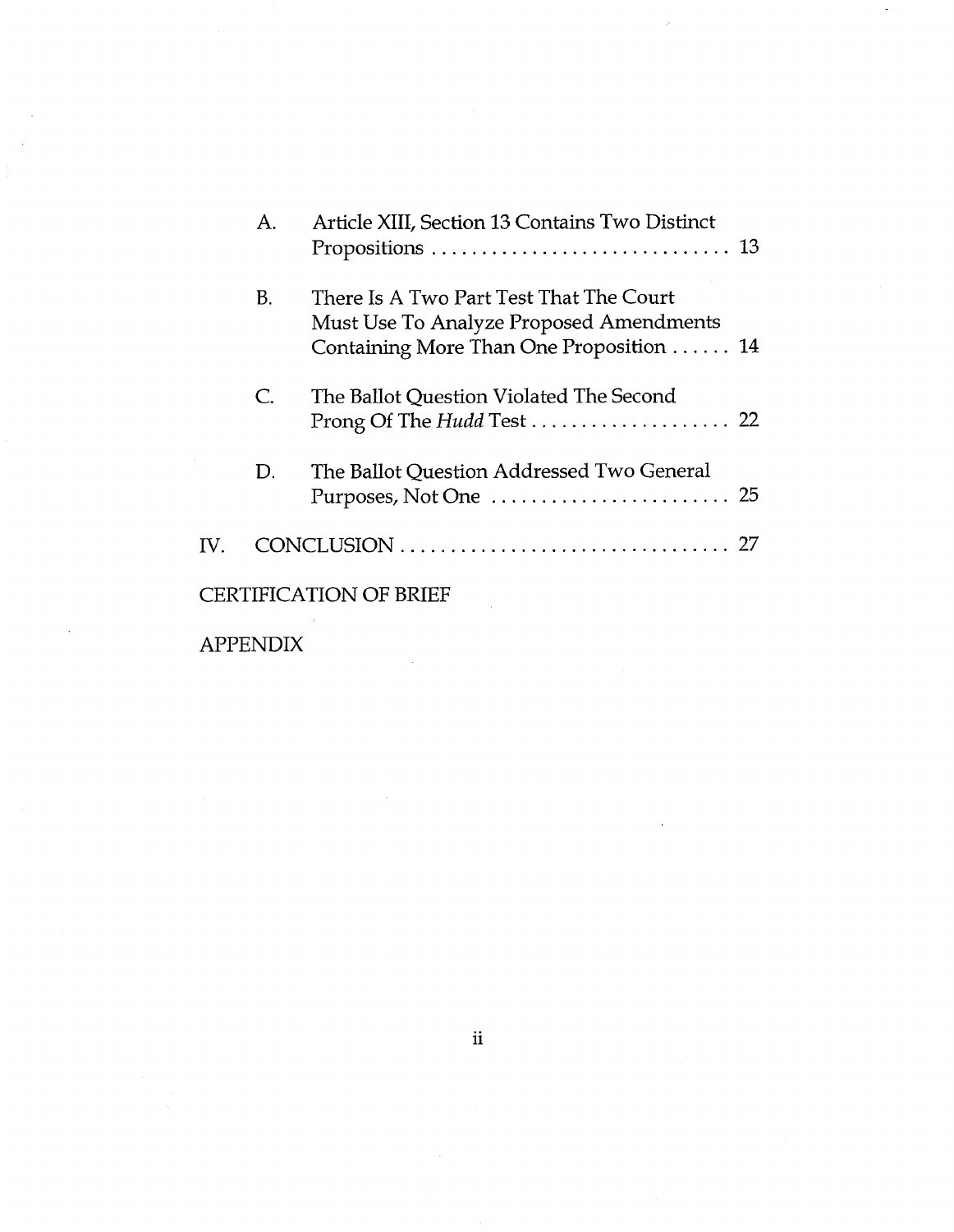#### **TABLE OF AUTHORITIES**

Page

#### **Cases:**

| Loving v. Virginia,                                                                                                                           |
|-----------------------------------------------------------------------------------------------------------------------------------------------|
| Milwaukee Alliance Against Racist & Political Repression<br>v. Elections Bd. of Wis.,<br>106 Wis. 2d 593, 317 N.W.2d 420 (1982)  9, 15, 17-18 |
| State ex rel. Hudd v. Timme,<br>54 Wis. 318, 11 N.W. 785 (1882)  9, 15-16, 18-23, 25                                                          |
| State ex rel. Thomson v. Zimmerman,<br>264 Wis. 644, 60 N.W.2d 416 (1953)  9, 18, 21-22, 26                                                   |

# **Wisconsin Constitution**

| Article XII, Section 1  1-4, 7, 9, 17, 24-29        |  |  |
|-----------------------------------------------------|--|--|
| Article XIII, Section 13 1, 3, 6-10, 13, 21, 27, 30 |  |  |

## **Other Authorities**

2005 Joint Resolution 30 6, 7,21,26

Kurt G. Kastorf, *Logrolling Gets Logrolled: Same-Sex Marriage, Direct Democracy, and the Single Subject Rule,* 54 Emory L.J. 1633,(2005)......................................... 10-12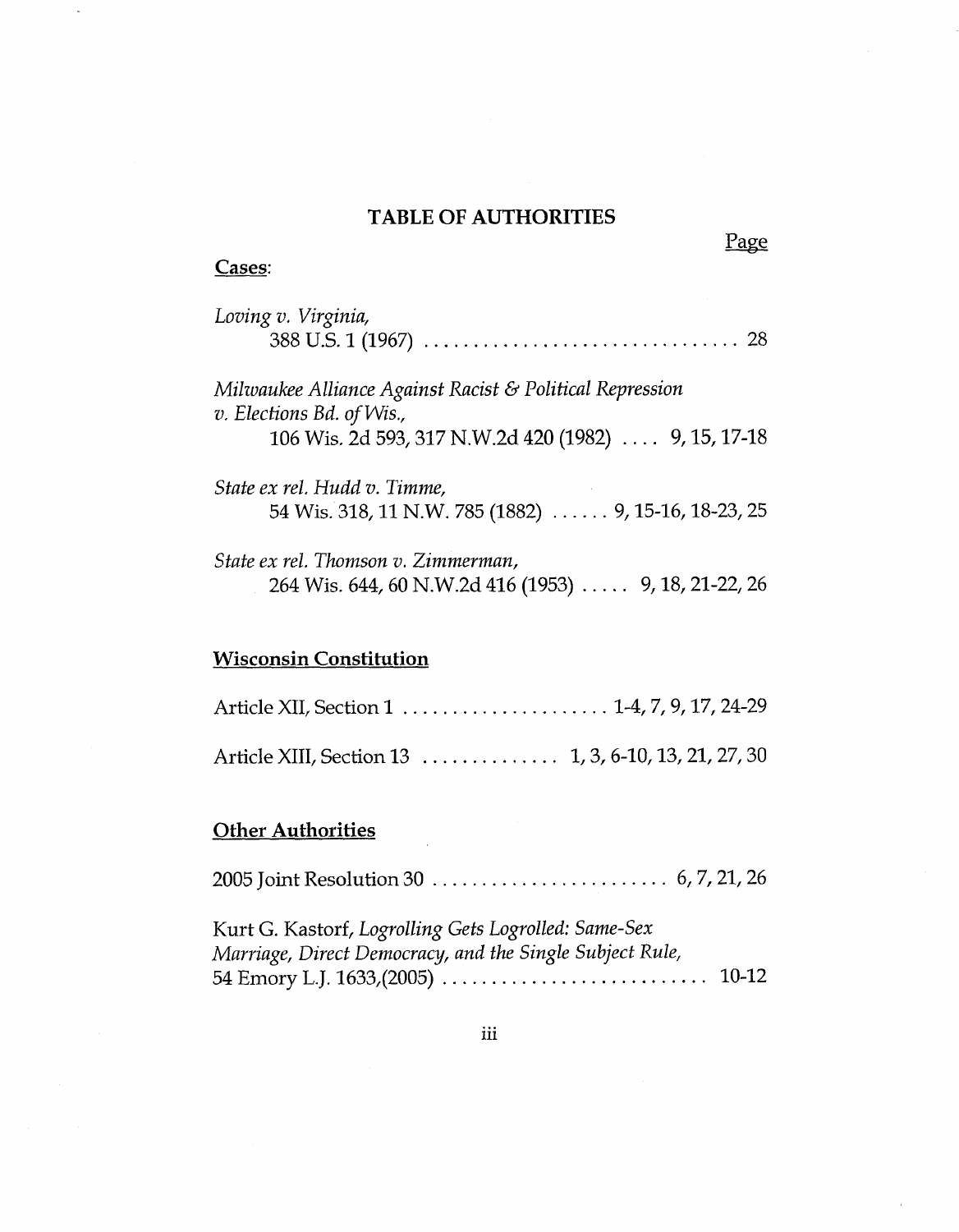#### **ISSUES PRESENTED**

The issue presented is as follows:

Issue: Did the submission of the referendum question to the voters that led to the amendment to the Wisconsin Constitution that created Article XIII, Section 13, violate Article XII, Section 1 of the Wisconsin Constitution thereby rendering the amendment unconstitutional and void?

The Circuit Court answered no.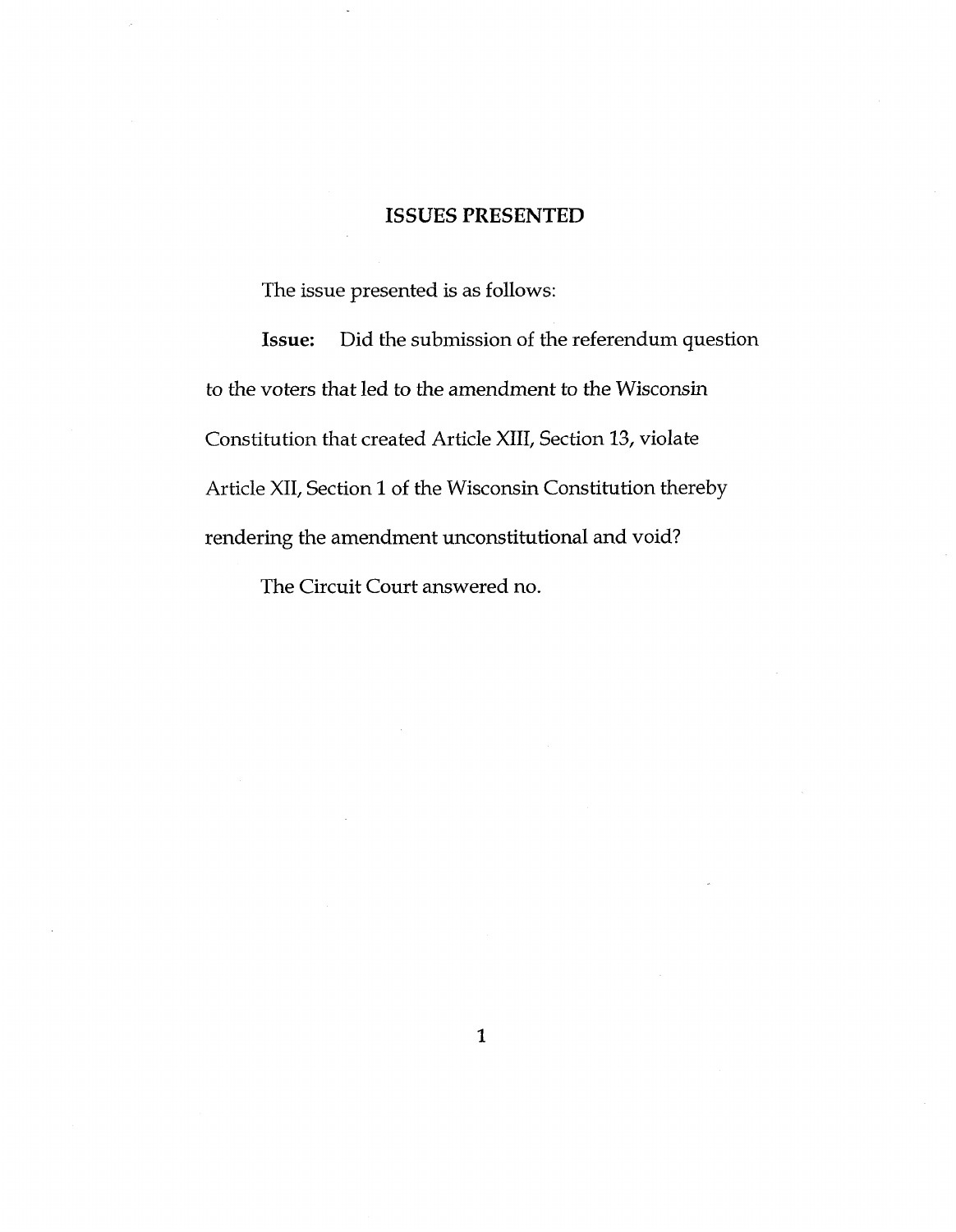## **NECESSITY OF ORAL ARGUMENT AND PUBLICATION**

Appellant requests oral argument. This appeal involves a matter of significant public concern. Oral argument will allow the Court to question the parties and ensure that it thoroughly understands the parties' positions.

The decision in this case should be published because it will explain the manner in which Article XII, Section *<sup>1</sup>* and the cases which have interpreted it should be applied.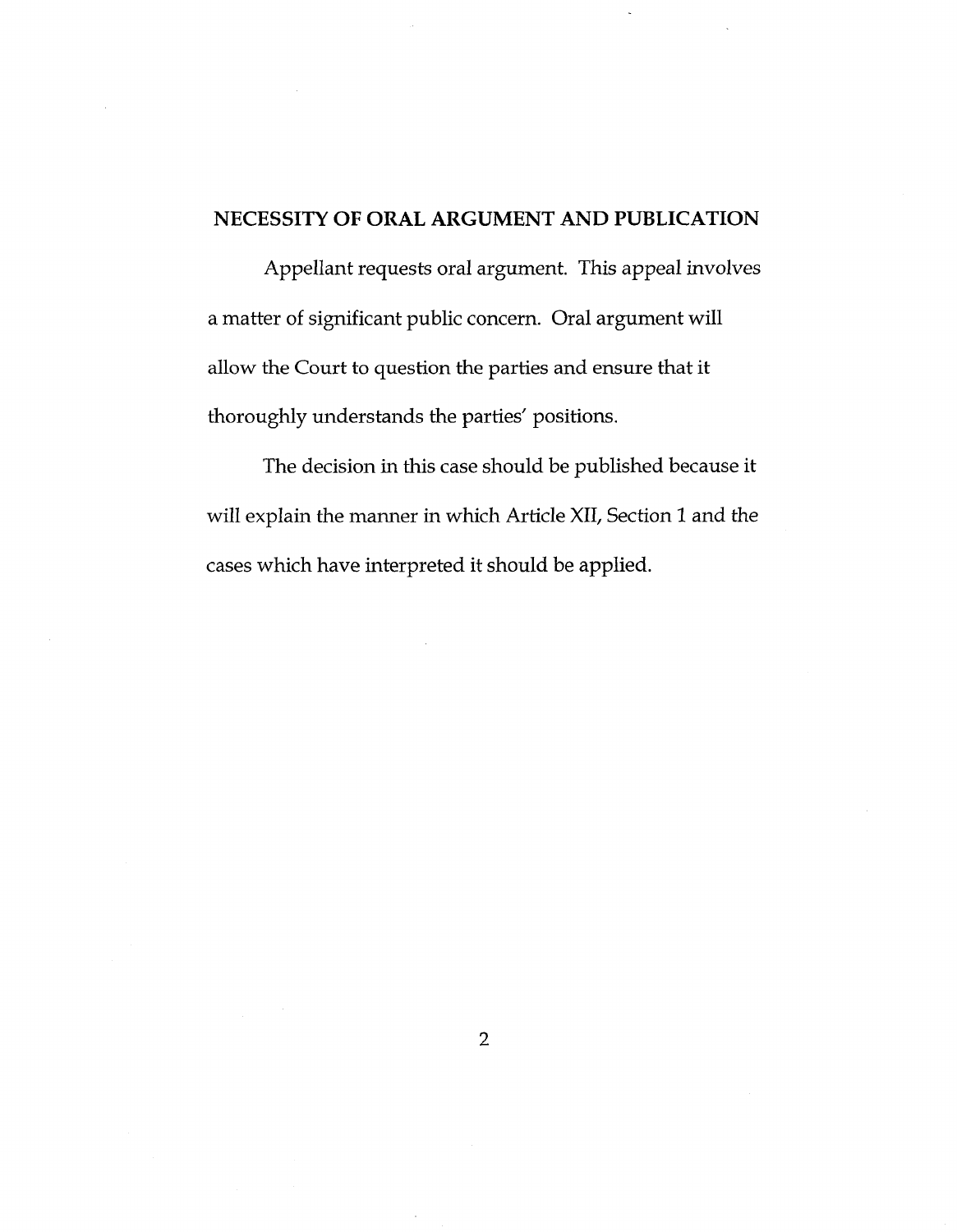#### **STATEMENT OF THE CASE**

This case was commenced by the Plaintiff by the filing of a petition for injunction and declaratory relief on July 27, 2007 challenging both the substance of the amendment and the procedure that lead to its adoption. Specifically, the Plaintiff, William C. McConkey, (hereinafter "McConkey") requested the court to declare that Article XIII, Section 13 of the Wisconsin Constitution is unconstitutional because it was submitted to the voters in violation of Article XII, Section <sup>1</sup> of the Wisconsin Constitution. He also claimed that the amendment violated the due process and equal protection guarantees enjoyed by the citizens of Wisconsin and the United States.

The Defendant moved to dismiss on August 13, 2007 claiming that the Plaintiff had no standing to bring the lawsuit. On September 26,2007 the court granted the motion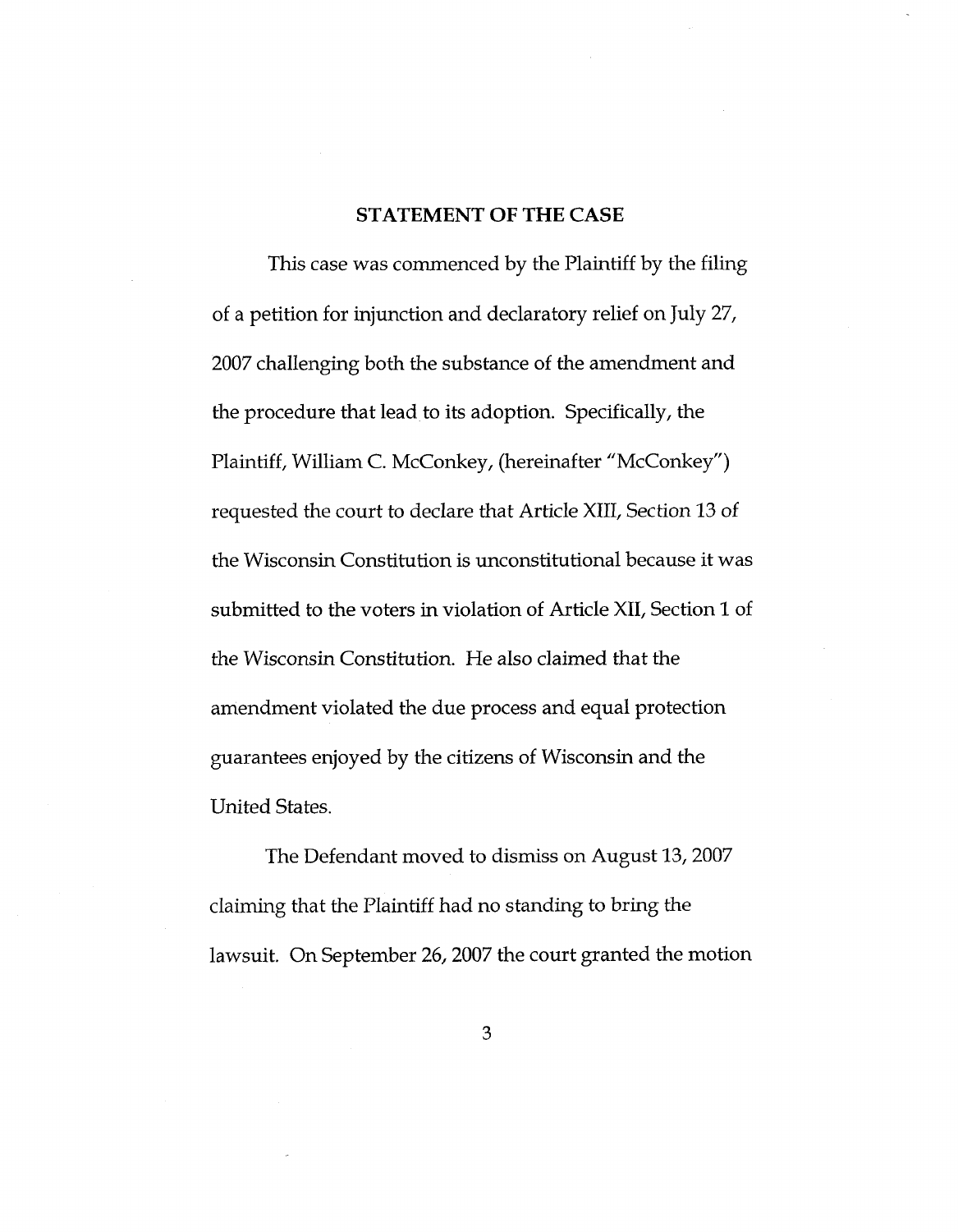to dismiss in part and denied it in part, ruling that the Plaintiff did not have standing to challenge the substance of the amendment. The court allowed the Plaintiff to further brief the issue of whether he had standing to argue that the amendment was presented to the voters in violation of Article XII, Section 1 of the Wisconsin Constitution. In an oral ruling delivered on November 28,2007, the court denied the Defendant's motion to dismiss for lack of standing. (The formal order was entered on December 21, 2007.) The Defendant filed an answer on December 7, 2007.

The parties then briefed Plaintiff's request for the court to issue a declaratory judgment. A hearing was held on May 30, 2008 at which the court denied the Plaintiff's motion for declaratory judgment in an oral decision and formally dismissed Plaintiff's complaint by an order dated June 9, 2008.

4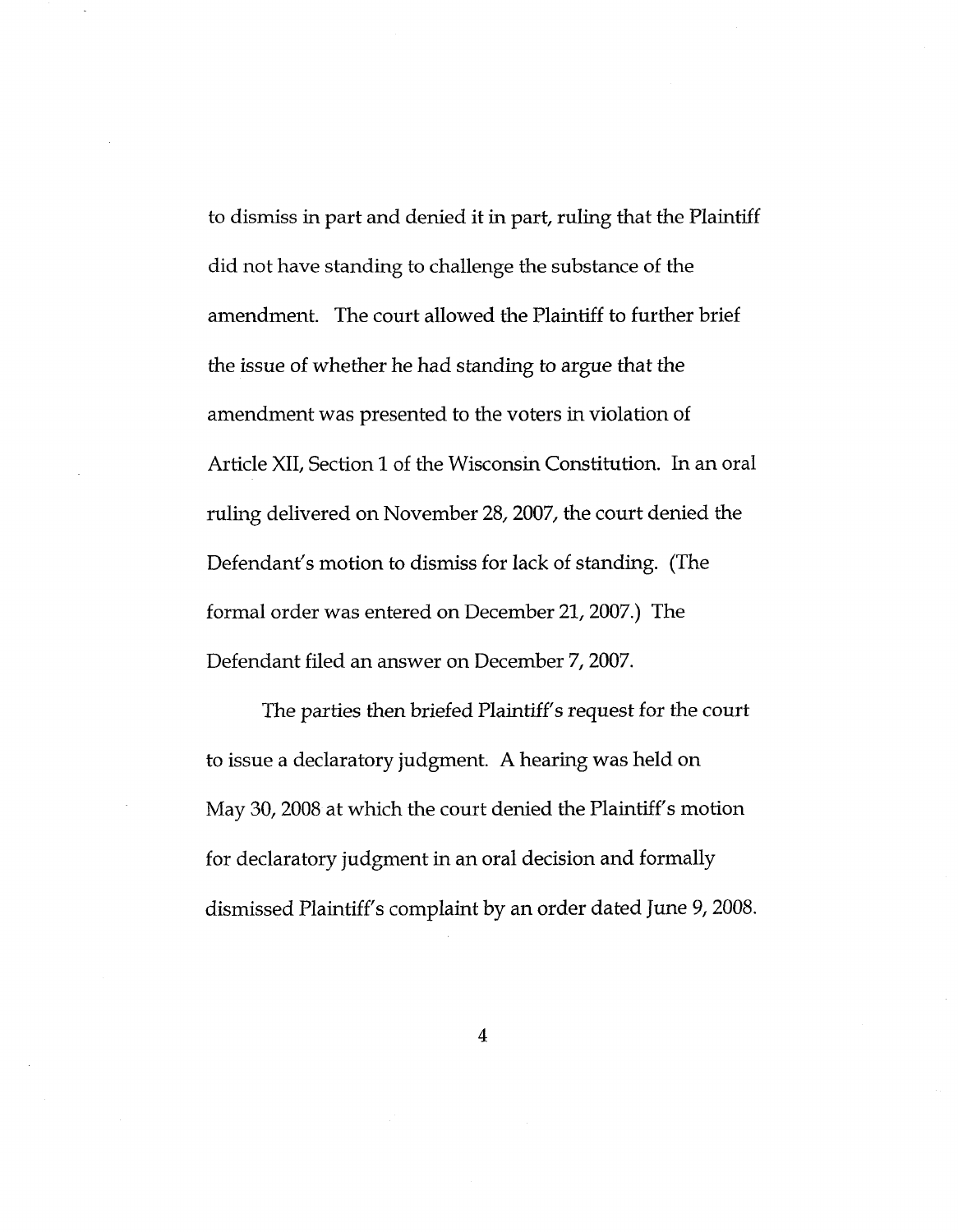This appeal followed as did a cross appeal by the Defendant.<sup>1</sup>

<sup>1</sup> Originally both J.B. Van Hollen, in his official capacity as Attorney General, and James Doyle, in his official capacity as Governor, were Defendants. By stipulation of the parties. Governor Doyle was dismissed as a Defendant on February 21, 2008.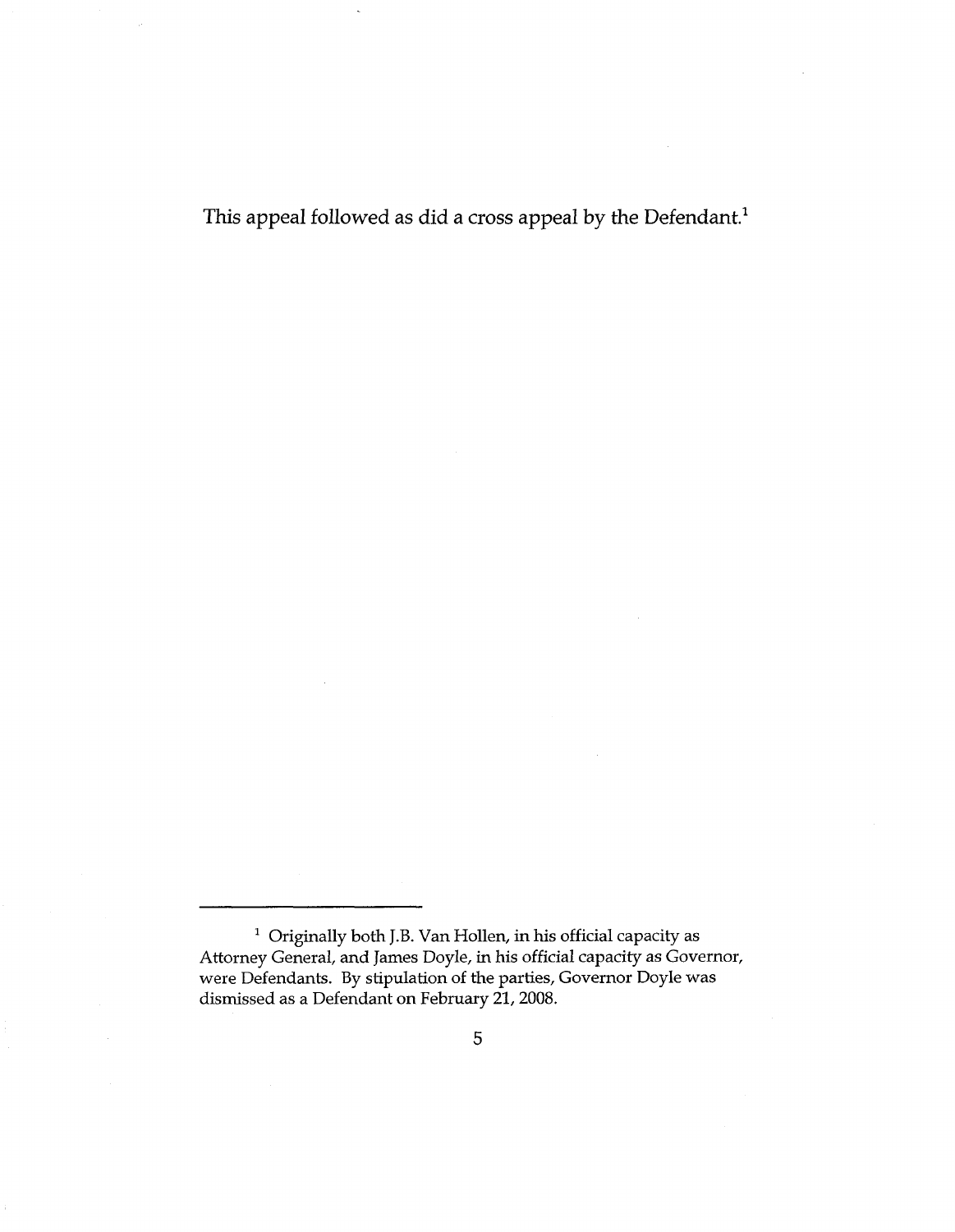#### **STATEMENT OF FACTS**

On November 7,2006, a referendum was submitted to

the voters on this question:

QUESTION 1: Marriage. Shall section 13 of article XIII of the constitution be created to provide that only a marriage between one man and one woman shall be valid or recognized as a marriage in this state and that a legal status identical or substantially similar to that of marriage for unmarried individuals shall not be valid or recognized in this state?

The question was submitted to the voters following the

adoption of the 2005 Joint Resolution 30 which described the

purpose of the proposed amendment submitted to the voters

of Wisconsin as follows:

To create section 13 of XIII of the constitution; **relating** to: providing that only a marriage between one man and one woman shall be valid or recognized as a marriage in this state.

The referendum passed and the proposed amendment to the

Wisconsin Constitution was adopted as Article XIII,

Section 13.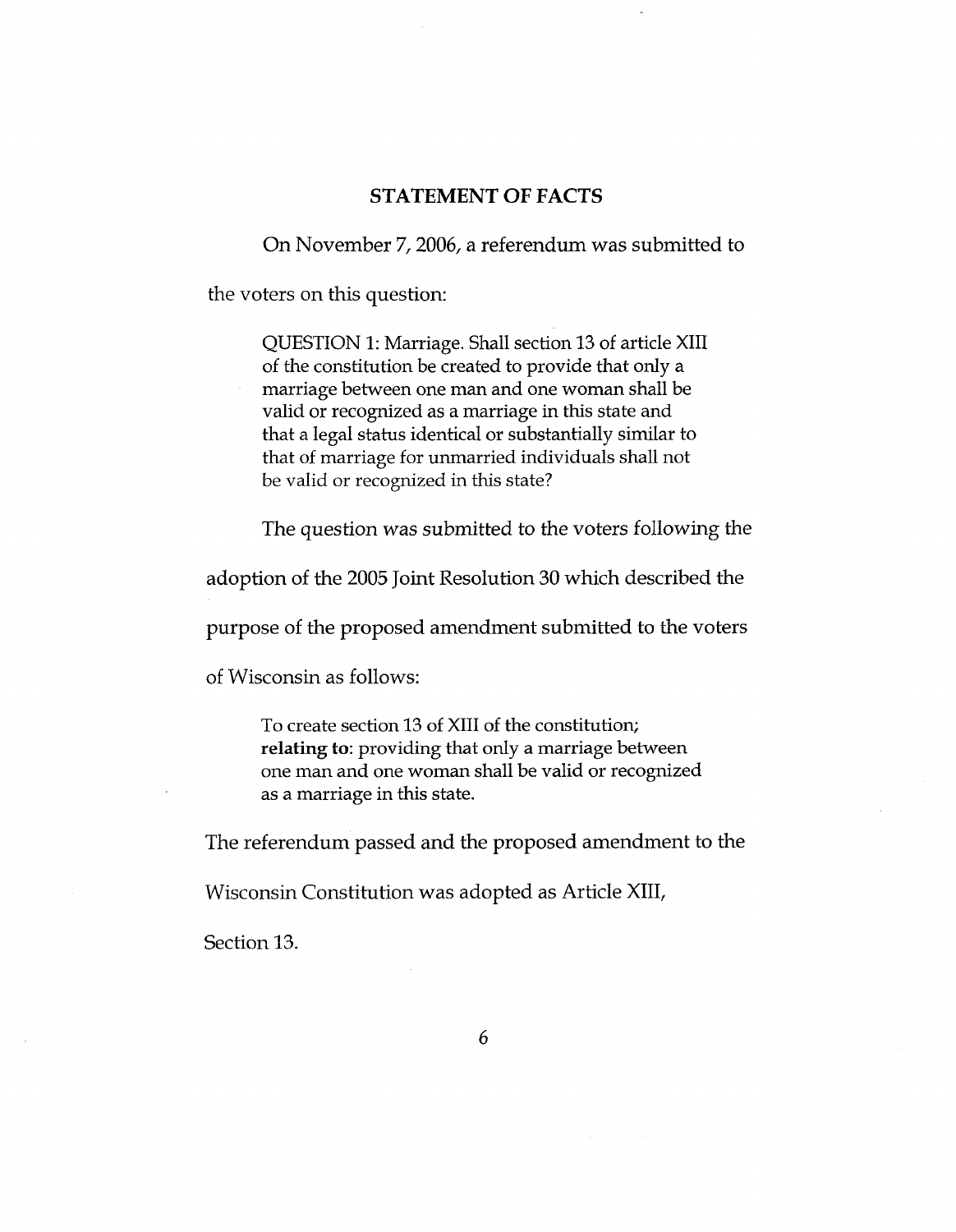#### **ARGUMENT**

#### **I. INTRODUCTION.**

Plaintiff-Appellant requests that the Court reverse the decision of the circuit court and declare that the "marriage amendment" to the Wisconsin Constitution, Article XIII, Section 13, adopted by referendum on November 7, 2006, is unconstitutional because the amendment, as submitted to the voters, violated the provision of Article XII, Section 1 of the Wisconsin Constitution. That provision states: "[I]f more than one amendment be submitted, they shall be submitted in such manner that the people may vote for or against such amendments separately." 2005 Joint Resolution 30 submitted more than one amendment to the people of this state.

The referendum question considered by the voters was as follows:

7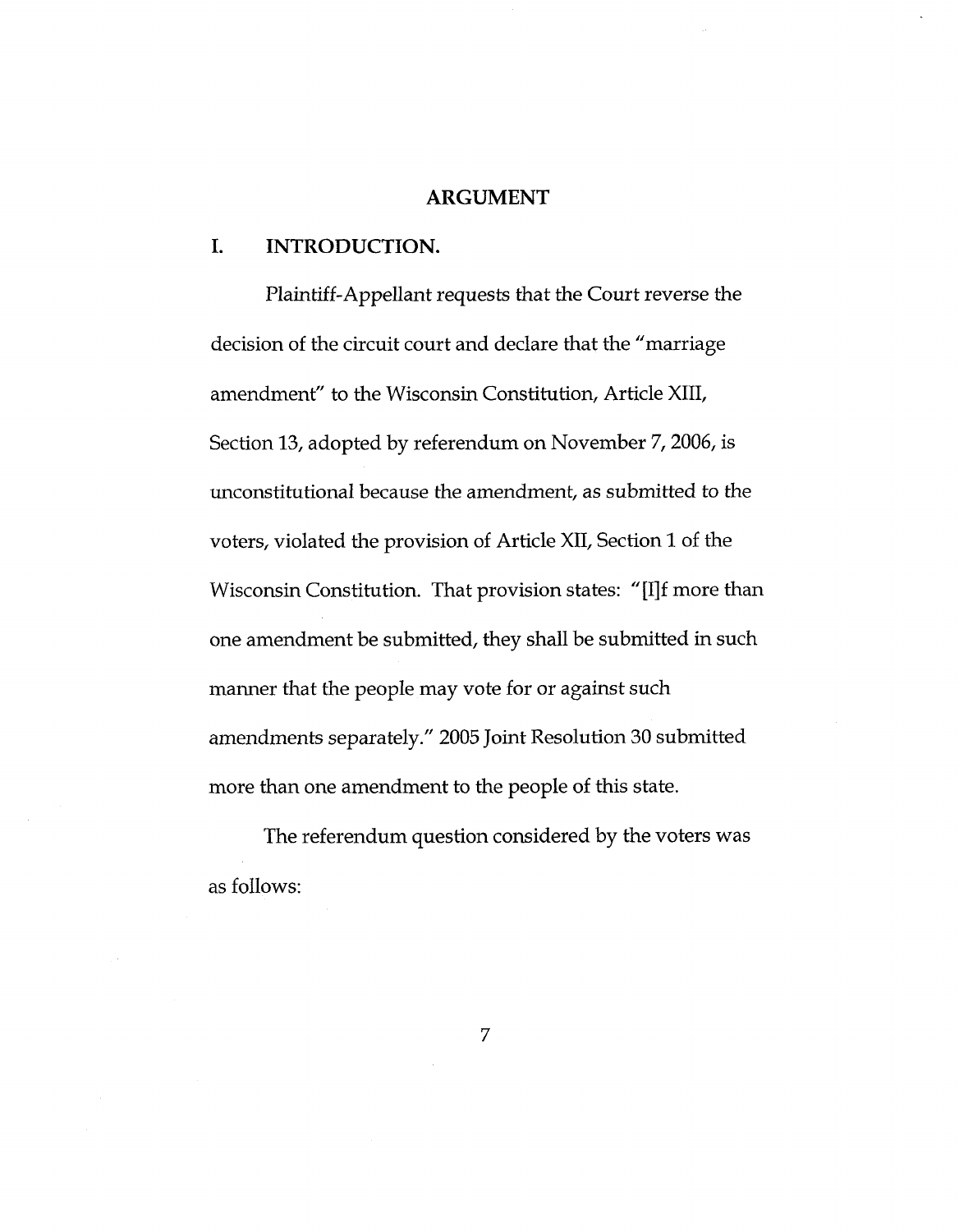QUESTION 1: Marriage. Shall section 13 of article XIII of the constitution be created to provide that only a marriage between one man and one woman shall be valid or recognized as a marriage in this state and that a legal status identical or substantially similar to that of marriage for unmarried individuals shall not be valid or recognized in this state?

Newly created Article XIII, Section 13, as it now appears in the Constitution, is a two sentence provision: *Only a marriage between one man and one woman shall be valid or recognized as a marriage in this state. A legal status identical or substantially similar to that ofmarriagefor unmarried individuals shall not be valid or recognized in this state.* Prior to the adoption of Article XIII, Section 13, the Wisconsin Constitution contained no provision about marriage.

The legislature, when it proposed the amendment for <sup>a</sup> referendum described its purpose as: *"an amendment to create Section <sup>13</sup> ofArticle XIII ofthe Constitution relating to "providing that only a marriage between one man and one woman shall be valid or recognized in the state."* Despite that stated purpose, the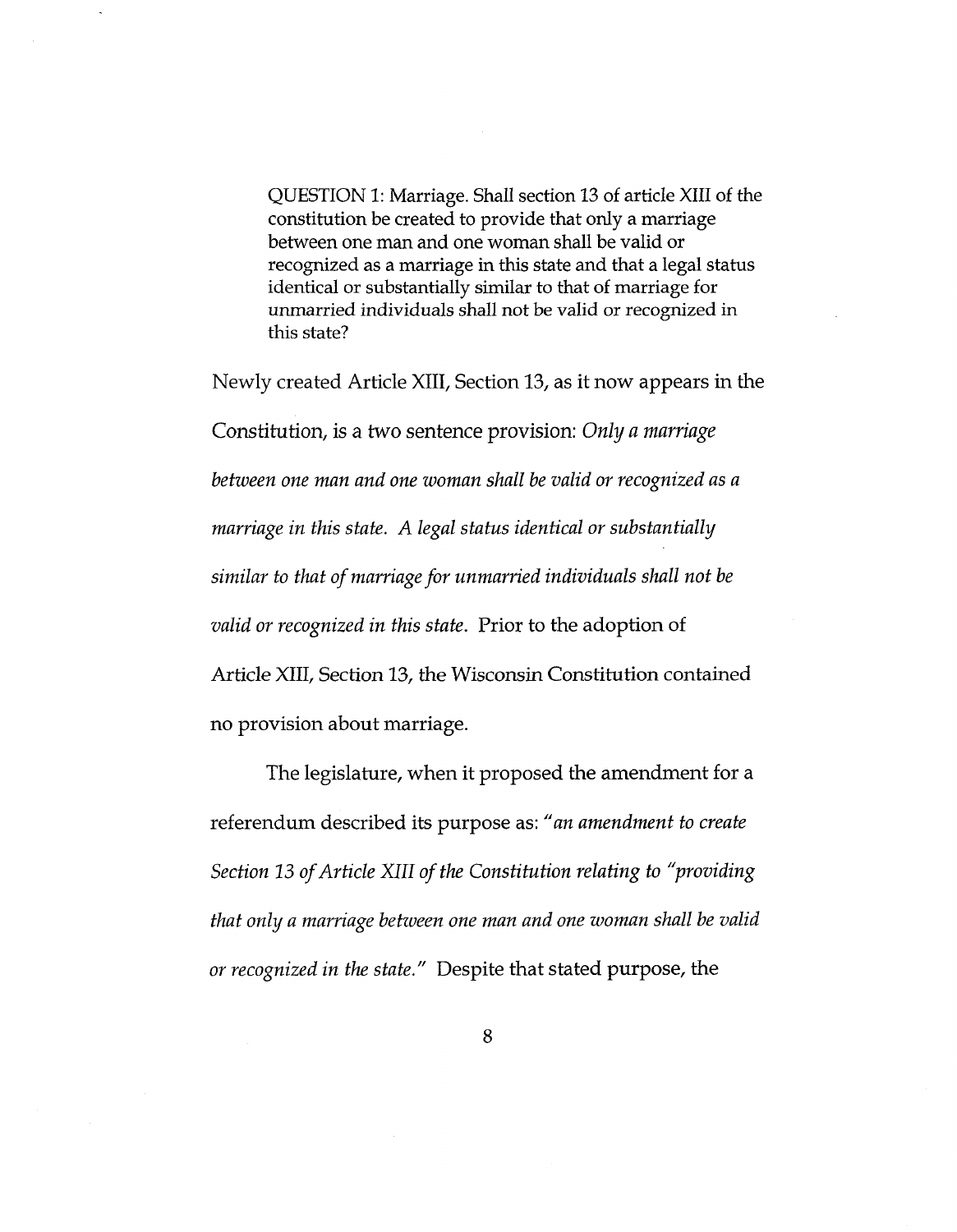legislature, in fact, submitted language to the voters that had an additional and distinctly separate purpose: to deny unmarried individuals any comprehensive legal recognition of their relationships.

The Plaintiff asserts that the two sentences found in Article XIII, Section 13, under the controlling law of this state. were distinct amendments that should have been presented to the voters as separate questions. The cases that elucidate the legal principles governing the analysis of this assertion are *State ex rel. Hudd v. Timme,* 54 Wis. 318,11 N.W. 785 (1882) (hereinafter *"Hudd"), State ex rel. Thomson v. Zimmerman,* 264 Wis. 644, 60 N.W.2d 416 (1953) and *Milwaukee Alliance Against Racist & Political Repression v. Elections Bd. ofWis.,* 106 Wis. 2d 593,317 N.W.2d 420 (1982) (hereinafter *"Milwaukee Alliance").* Applying the legal principles found in those cases will lead to only one conclusion: the manner in which the referendum was submitted to the voters violated Article XII, Section <sup>1</sup> of the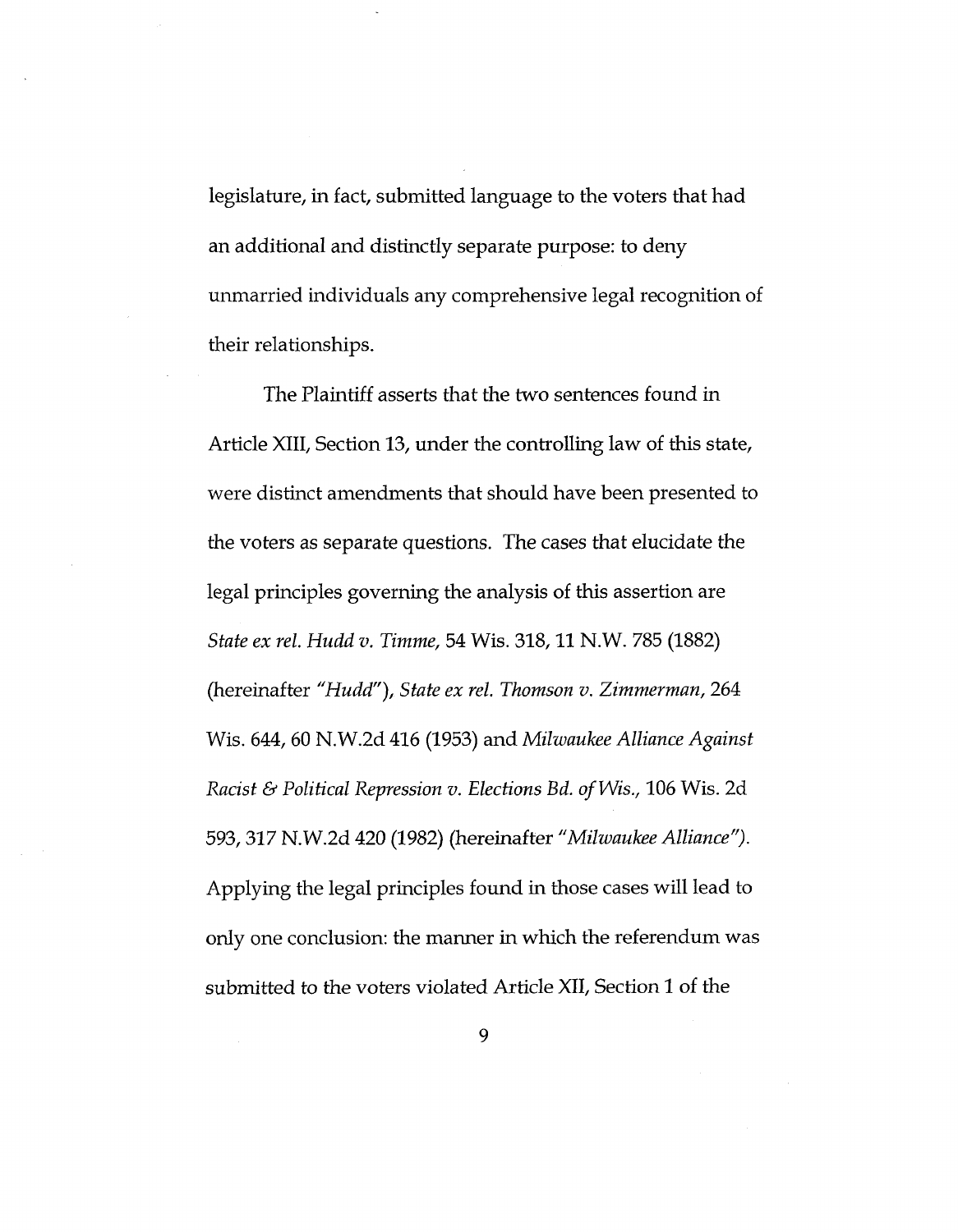Wisconsin Constitution, rendering Article XIII, Section 13

unconstitutional.

# **II. THERE ARE SERIOUS POLICY REASONS UNDERPINNING ARTICLE XII, SECTION 1 WHICH THE COURT SHOULD CONSIDER AS BACKGROUND TO ITS ANALYSIS OF THIS CLAIM.**

Two key policy reasons exist for the single subject rule: preventing logrolling, particularly "coattails" logrolling in direct democracy measures; and preventing voter confusion and deception. *See* Kurt G. Kastorf, *Logrolling Gets Logrolled: Same-Sex Marriage, Direct Democracy, and the Single Subject Rule,* 54 Emory L.J. 1633,1641 (2005). "Coattails" logrolling refers to the addition in a referendum of a less popular provision to a popular provision, thereby ensuring that both provisions pass. *Id.* at 160. Such a linkage puts voters in a "no-win" situation, because they have no choice but to vote for or against the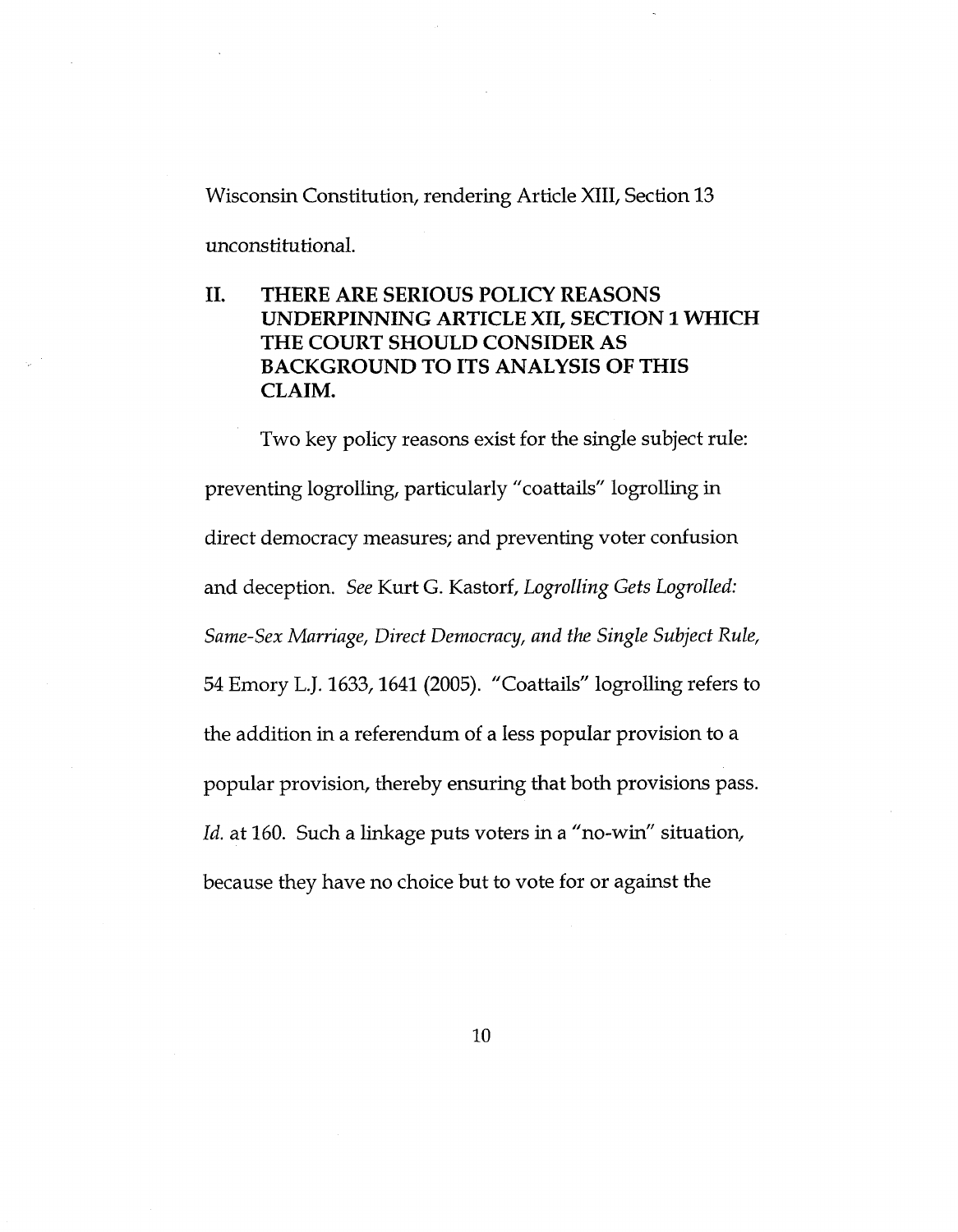entire measure. *Id.* at 1638. Were the provisions put forth separately, many voters might not vote unilaterally. *Id.*

A second policy reason for the single subject rule is to prevent voter confusion and deception. *Id.* at 1652. While voter confusion over the referendum question's definition of marriage was likely not an issue, there was a significant potential for confusion over the "coattailed" provision banning legal statuses "identical or substantially similar to that of marriage for unmarried individuals." The referendum question undoubtedly left some voters believing that the amendment was a "gay marriage ban," and not realizing that the second part of the proposal equally affected unmarried gay couples and unmarried straight couples.

There is also a third policy reason for strictly interpreting the single subject rule: to place limits on the behavior of the majority that can be readily expressed through referenda in opposition to a minority. Marriage amendments.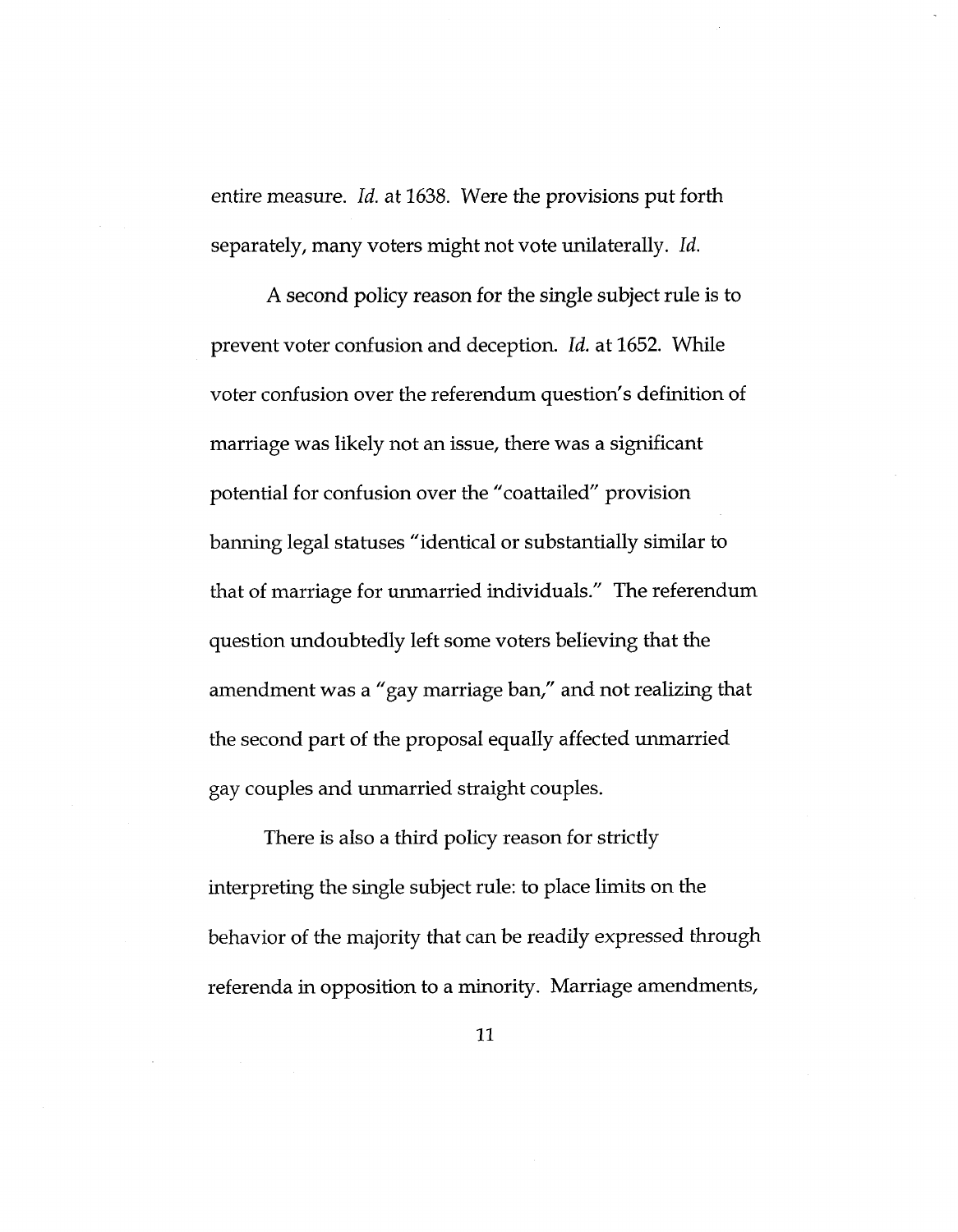like Wisconsin's, that seek to prevent legal recognition of same-sex unions or comprehensive legal protections for unmarried opposite-sex couples highlight the susceptibility of minority groups: unmarried couples, be they heterosexual or homosexual, to subjugation by the majority group, who oppose legal recognition of the existence of those ubiquitous relationships.

Unlike representative democracy where legislators must interact, negotiate and cooperate with each other repeatedly and represent all of their constituents, whether heterosexual or homosexual, direct democracy through a referendum is a "one-shot, winner-take-all transaction in which a large number of voters cast ballots anonymously." Kastorf, 54 Emory L.J. at 1649. Consequently, a direct democracy measure like the referendum question submitted to Wisconsin voters on November 7, 2006, that does not rigorously follow the single subject rule creates this risk: the proponents can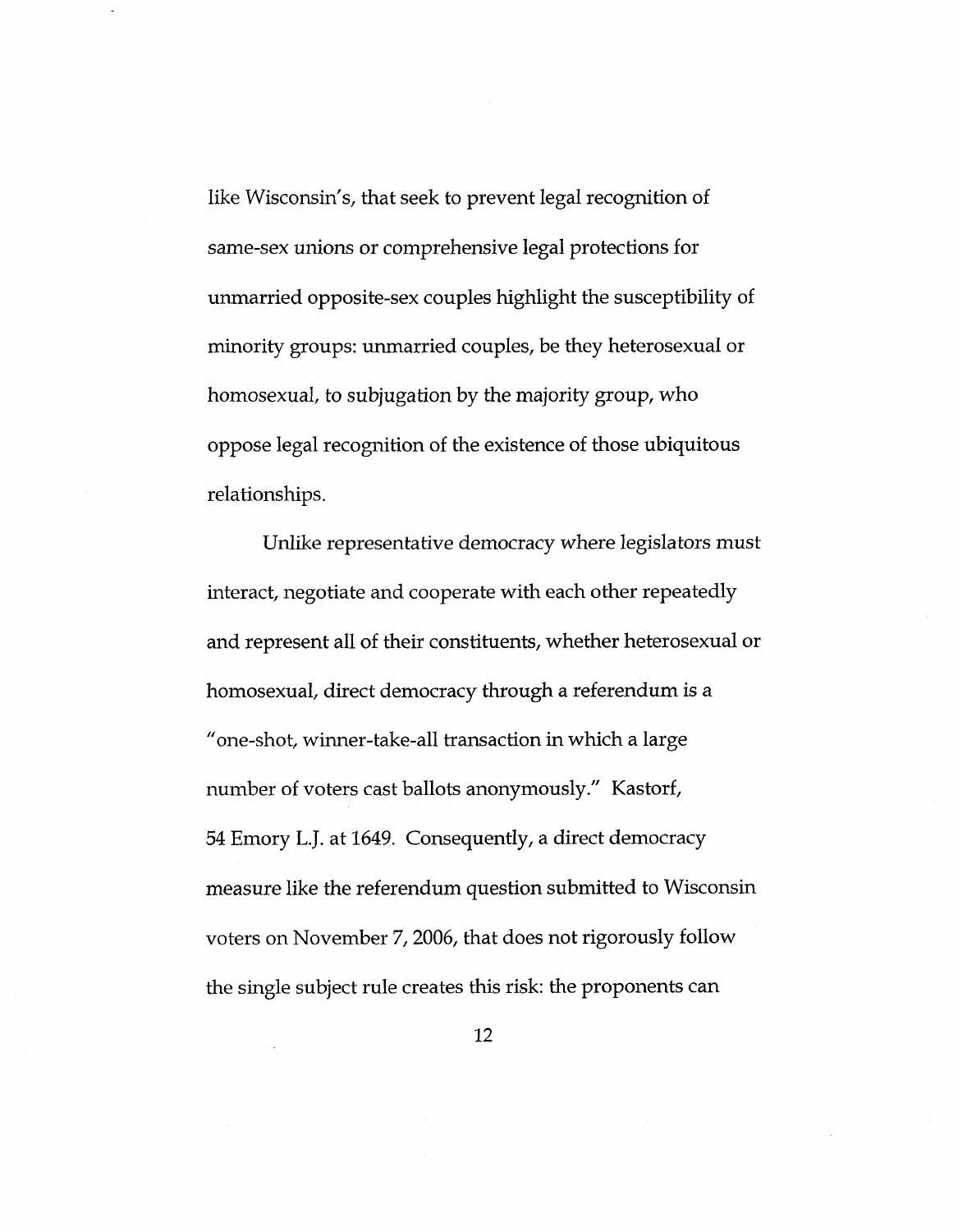effectively push voters to adopt a more radical outcome than

the legislative process, further tempered by the threat of a

gubernatorial veto, might have produced.

- **III. THE FORM IN WHICH ARTICLE XIII, SECTION <sup>13</sup> WAS SUBMITTED TO THE VOTERS VIOLATED ARTICLE XII, SECTION 1 OF THE WISCONSIN CONSTITUTION.**
	- **A. Article XIII, Section 13 Contains Two Distinct Propositions.**

The "marriage amendment" question, as submitted to

the voters, presented two distinct propositions:

- That only a marriage between one man and one woman shall be valid or recognized as a marriage in this state and. 1.
- That a legal status identical or substantially similar to that of marriage for unmarried individuals shall not be valid or recognized in this state. 2.

The two propositions in the "marriage amendment" are very different despite the fact that the legislature itself, in its own resolution, stated but one purpose: to provide that marriage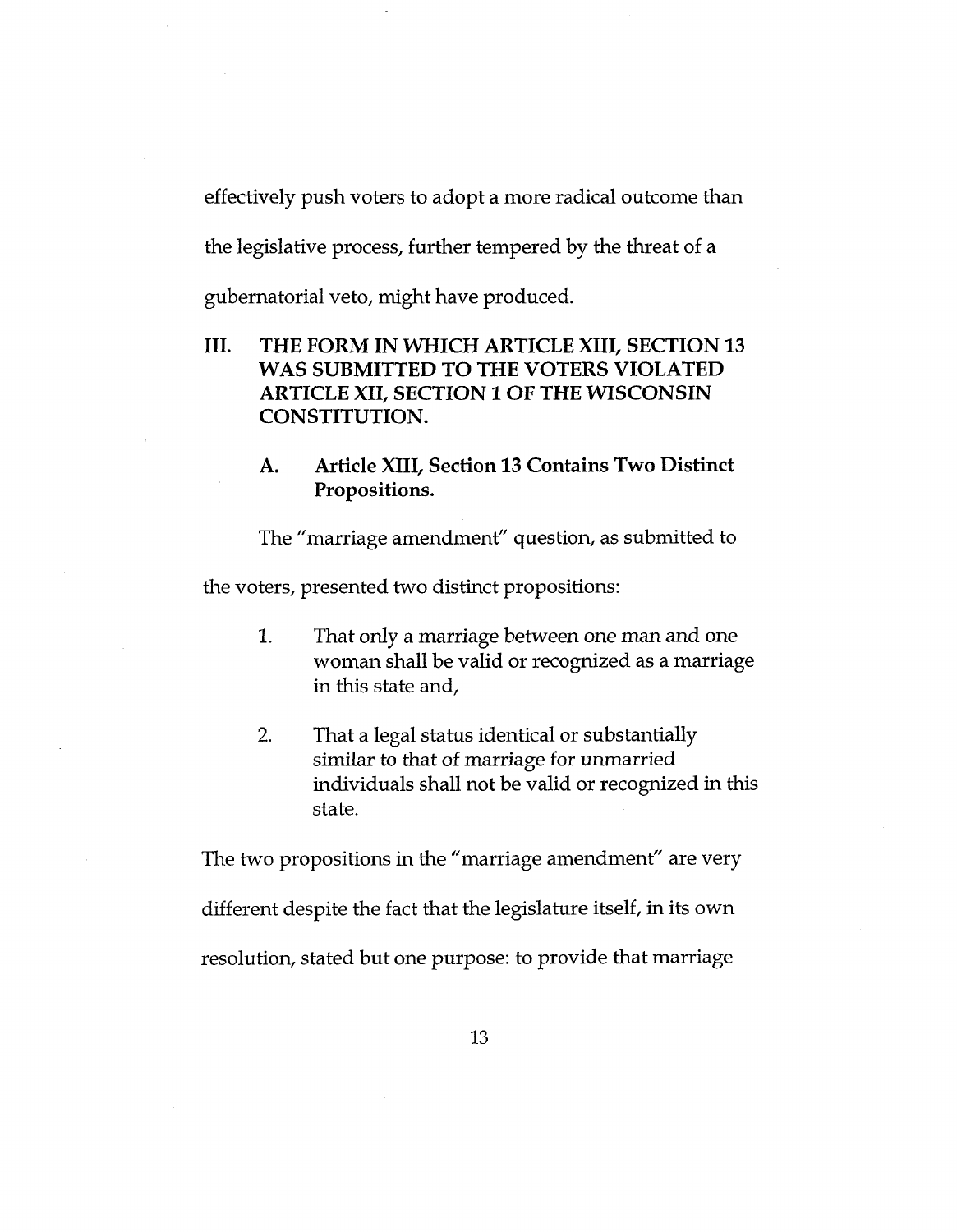was between one man and one woman. The first proposition enshrines in the Constitution a definition of marriage by establishing *who* may take part therein. The second proposition, on the other hand, limits the reach of the set of *rights and obligations associated* with marriage.<sup>2</sup>

## **B. There Is A Two Part Test That The Court Must Use To Analyze Proposed Amendments Containing More Than One Proposition.**

Judicial review in Wisconsin of a ballot question has always required a two-part test. Not only must the various propositions contained in a ballot question be aimed at a **single purpose,** they must also be interrelated and interdependent, such that if they had been submitted as separate questions, the **defeat of one question would destroy the overall purpose** of the multi-proposition proposal. *State*

*<sup>2</sup>* By no means does the proposed amendment attempt to create a comprehensive scheme.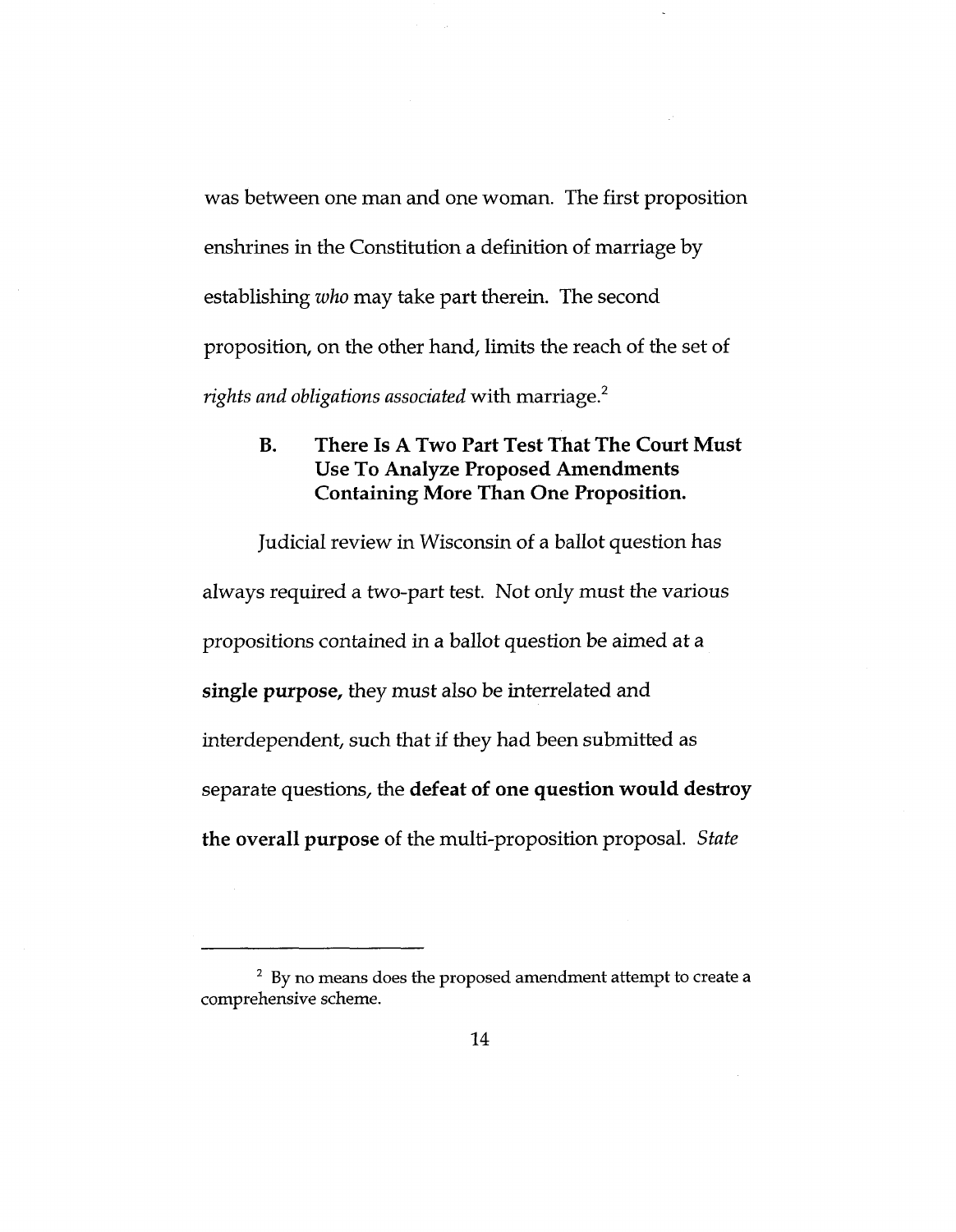**.3** *ex rel. Hudd v. Timme,* 54 Wis. 318,11 N.W. 785, 791 (1882);

*Milwaukee Alliance,* 106 Wis. 2d at 604-605.4

The *Hudd* court considered a ballot question that

contained as many as four propositions arising from the

change from annual to biennial legislative sessions. In

applying the two-part test, the court found that the

propositions were properly put to the voters in one question.

Answering the first prong of the test, the court observed:

It is clear that the whole scope and purpose of the matter submitted to the electors for their ratification was the change from annual to biennial sessions of the legislature.

*Hudd*, 11 N.W. at 791.

*<sup>3</sup>Hudd* formulates the test in terms of what qualities a ballot question must have to fail: it must contain two or more propositions which 1) "relate to more than one subject," and, 2) "have at least two distinct and separate purposes not dependent upon or connected with each other."

*<sup>4</sup>Milwaukee Alliance,* citing *Hudd,* states the test in terms of what qualities the ballot question must have to pass muster: a ballot question with more than one proposition may be submitted as a single amendment if: 1) the various propositions "relate to the same subject matter/' and 2) the propositions "are designed to accomplish one general purpose."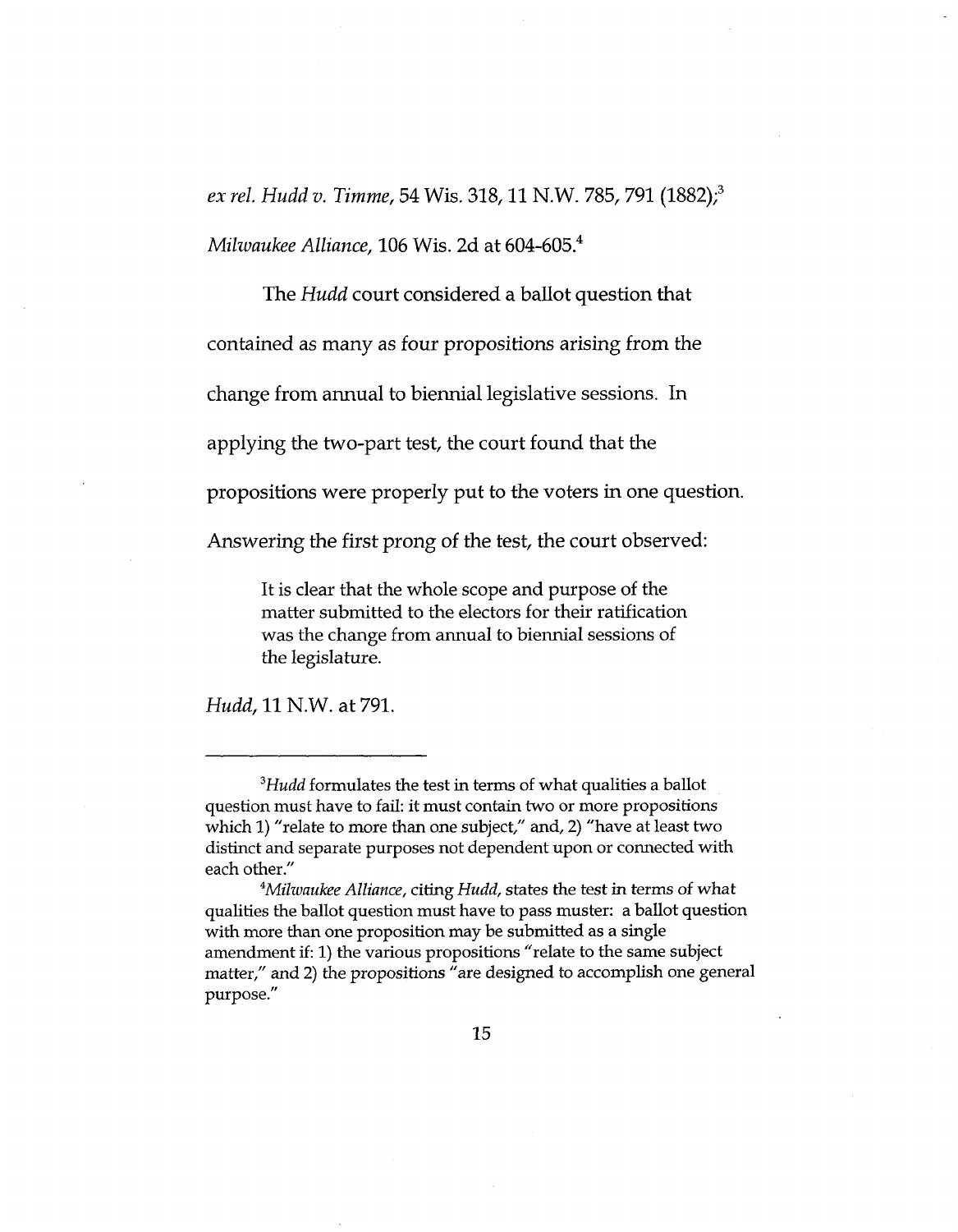Addressing the second prong, the court stated:

To make that change it was necessary, in order to prevent the election of members of assembly, half of whom would never have any duties to perform, that a change should be made in their tenure of office as well as in the times of their election, and the same may be said as to the change of the tenure of office of the senators.

*Id.*

Commenting on the importance of the interrelatedness of the

various propositions under the second prong, the *Hudd* court

also noted that:

the proposition to change from annual to biennial sessions is so intimately connected with the proposition to change the tenure of office of members of the assembly from one year to two years, that the propriety of the two changes taking place, or that neither should take place, is so apparent that to provide otherwise would be absurd.

*Id.* at 790.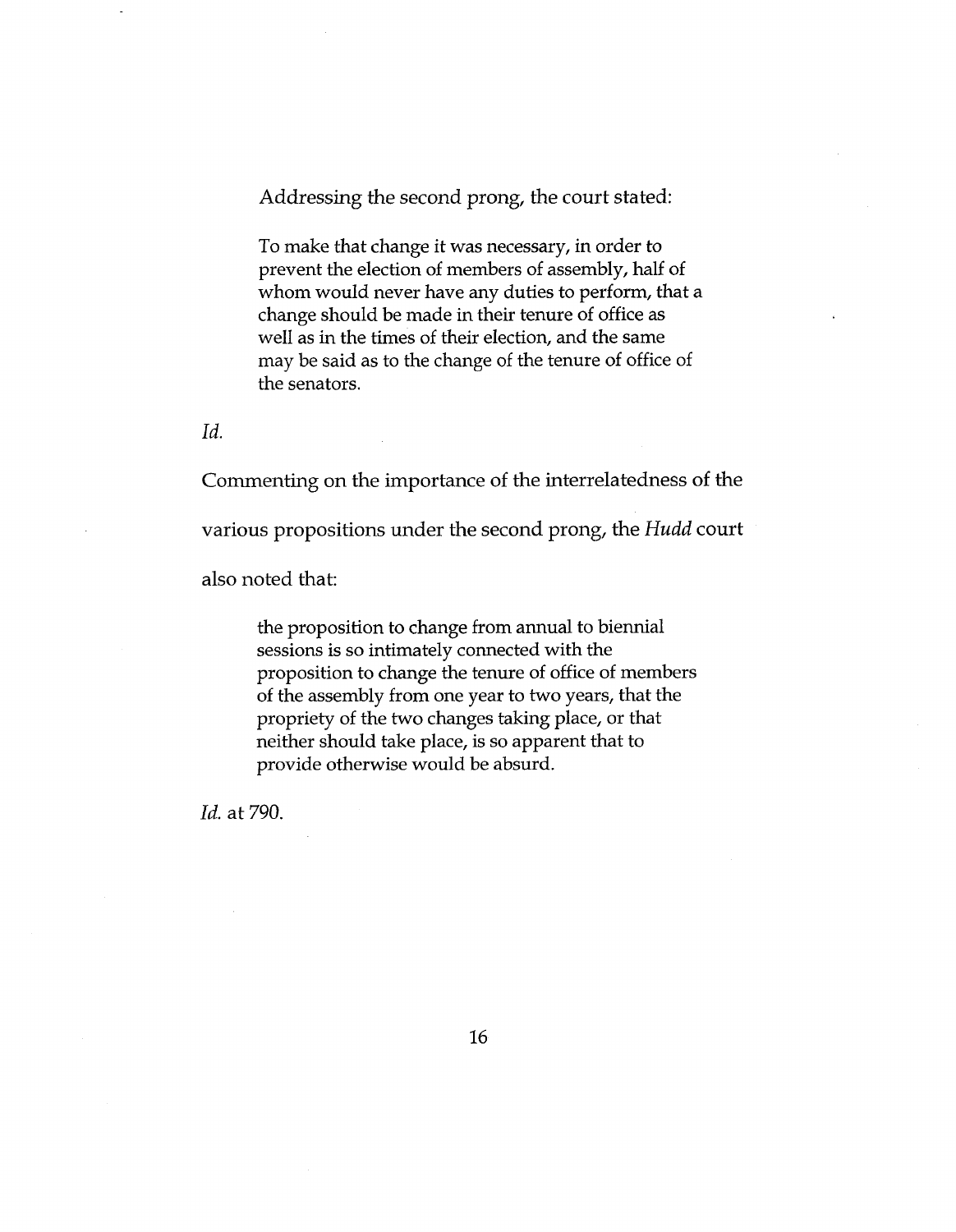One hundred years later, in the *Milwaukee Alliance* case. the Supreme Court again found that the single-amendment procedural requirement in Article XII, Section <sup>1</sup> had been met. There, addressing the first prong, the court found that the proposed amendment involved a single general purpose: to "change the constitutional provision from the limited concept of bail to the concept of 'conditional release/" *Milwaukee Alliance,* 106 Wis. 2d at 607. It also found, under the second prong, that the two propositions identified by the plaintiff contained in the ballot question-the issue of conditional release and the issue of non-monetary bail-were interrelated, such that the failure of one of those propositions, if submitted as separate questions, would have defeated the overall general purpose of the multi-faceted proposal to "change the historical concept of bail... to <sup>a</sup> comprehensive plan for conditional release..." *Id.*

17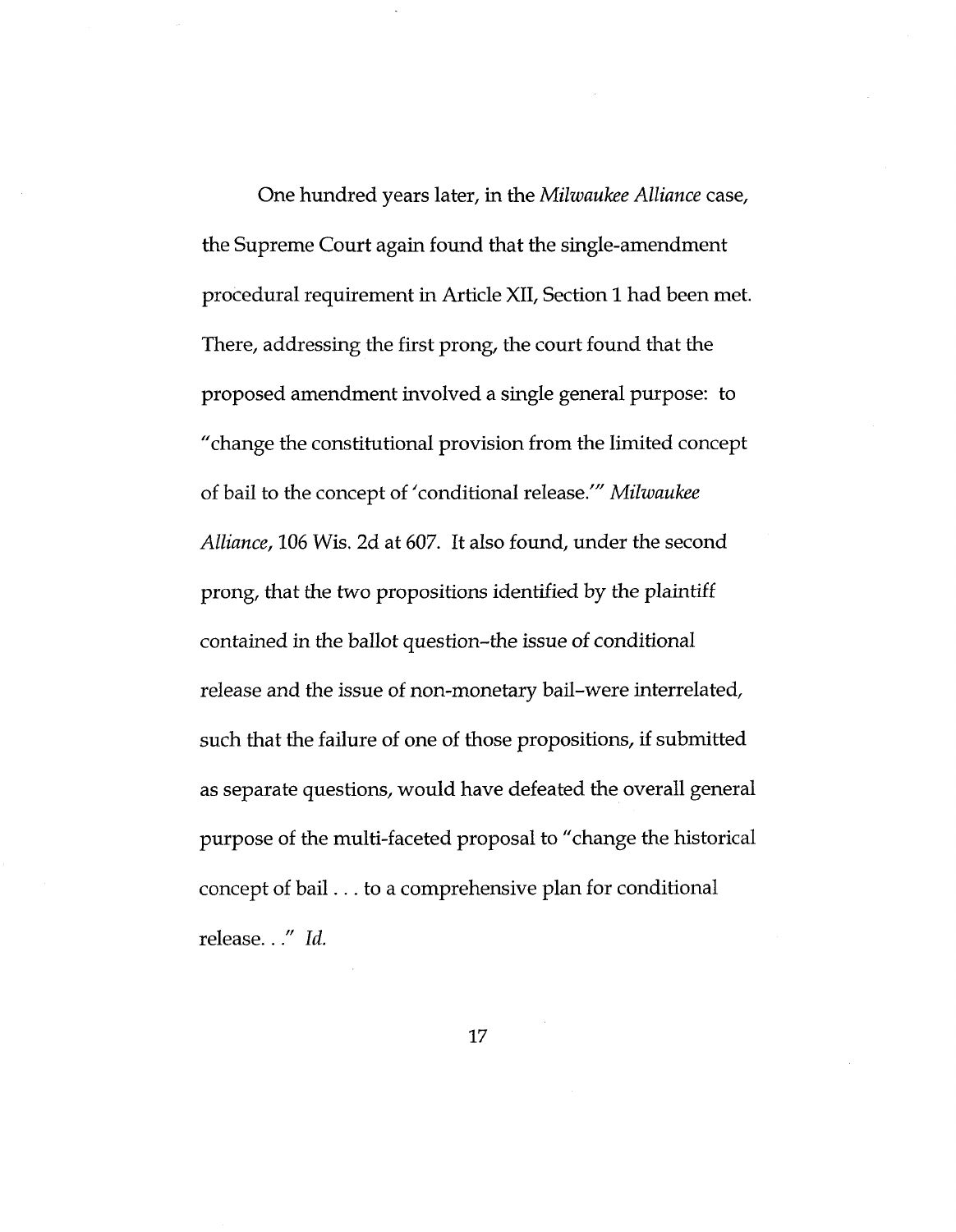The various facets of that ballot question were integral parts of the overall scheme to fundamentally alter the state's management and control of those charged with crimes but not yet found guilty of those crimes. Such a change required a constitutional amendment, because prior to the amendment. the constitution required that bail be available for all persons criminally charged (except capital offenses). *Id.* at 600.

The only other Wisconsin case addressing the singleamendment requirement is *State ex rel. Thomson v. Zimmerman,* 264 Wis. 644, 60 N.W.2d 416 (1953). There, the Supreme Court found a ballot question to have violated the second prong of the single-amendment requirement as elucidated in *Hudd.* That question stated:

Shall sections 3,4 and 5 of article IV of the constitution be amended so that the legislature shall apportion, along town, village or ward lines, the senate districts on the basis of area and population and the assembly districts according to population?

*Id.* at 651.

18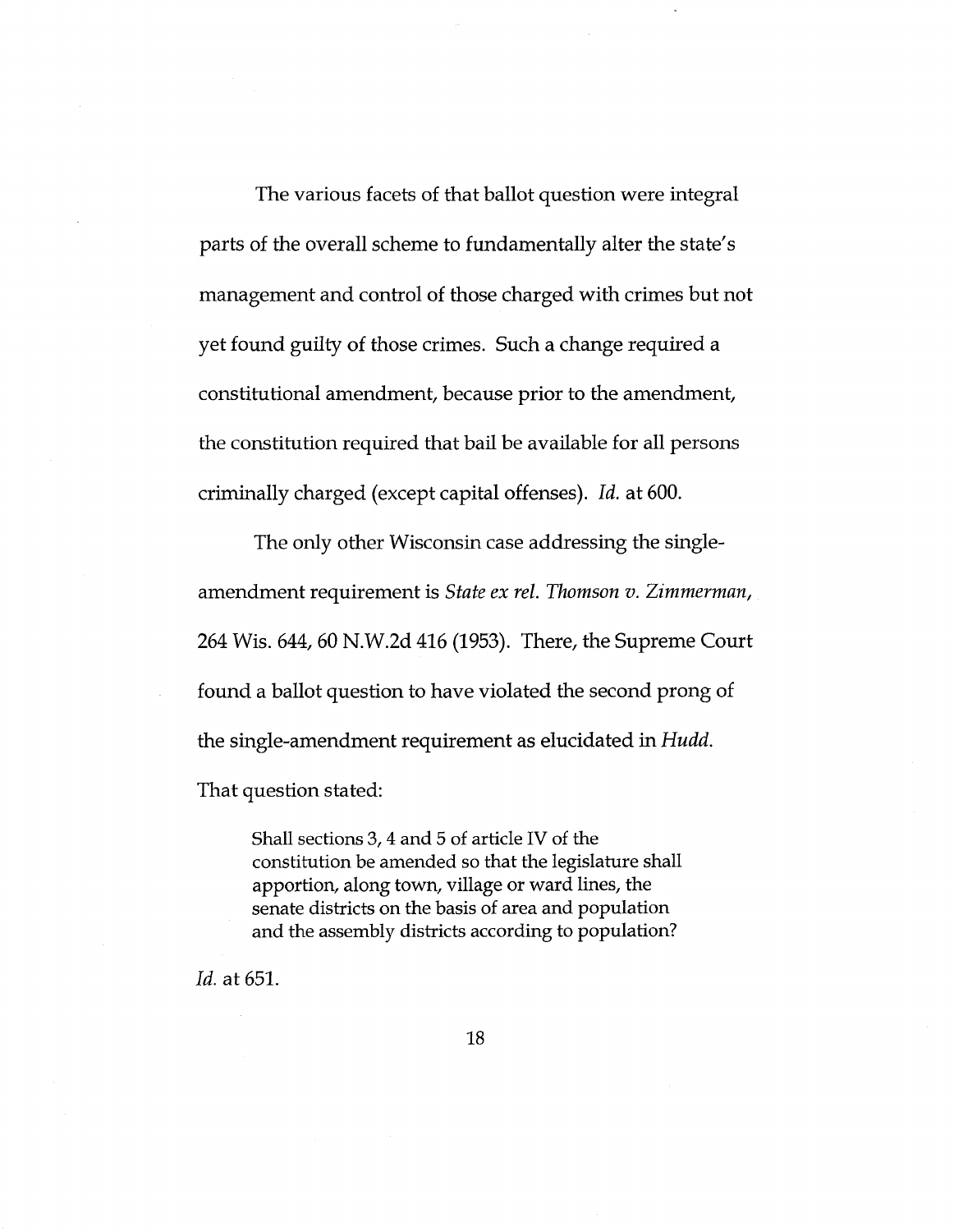The *Thomson* court first accepted for the sake of discussion the single general purpose of the ballot question advanced by the attorney general, which was to direct "the legislature to take area as well as population into account in apportioning the senate districts." *Id.* at 656 (emphasis added). It then analyzed one of the various propositions contained in the ballot question under the second prong to determine whether it was sufficiently related to that claimed overall purpose.

The court first observed that the amendment proposed changing the method of assigning **assembly** district boundaries, and that the change would be a "drastic. revolutionary alteration of the existing constitutional requirements on the subject." *Id.* Comparing that facet of the ballot question to the overall general purpose for the question as claimed by the attorney general, that is, to direct the legislature to consider area as well as population in drawing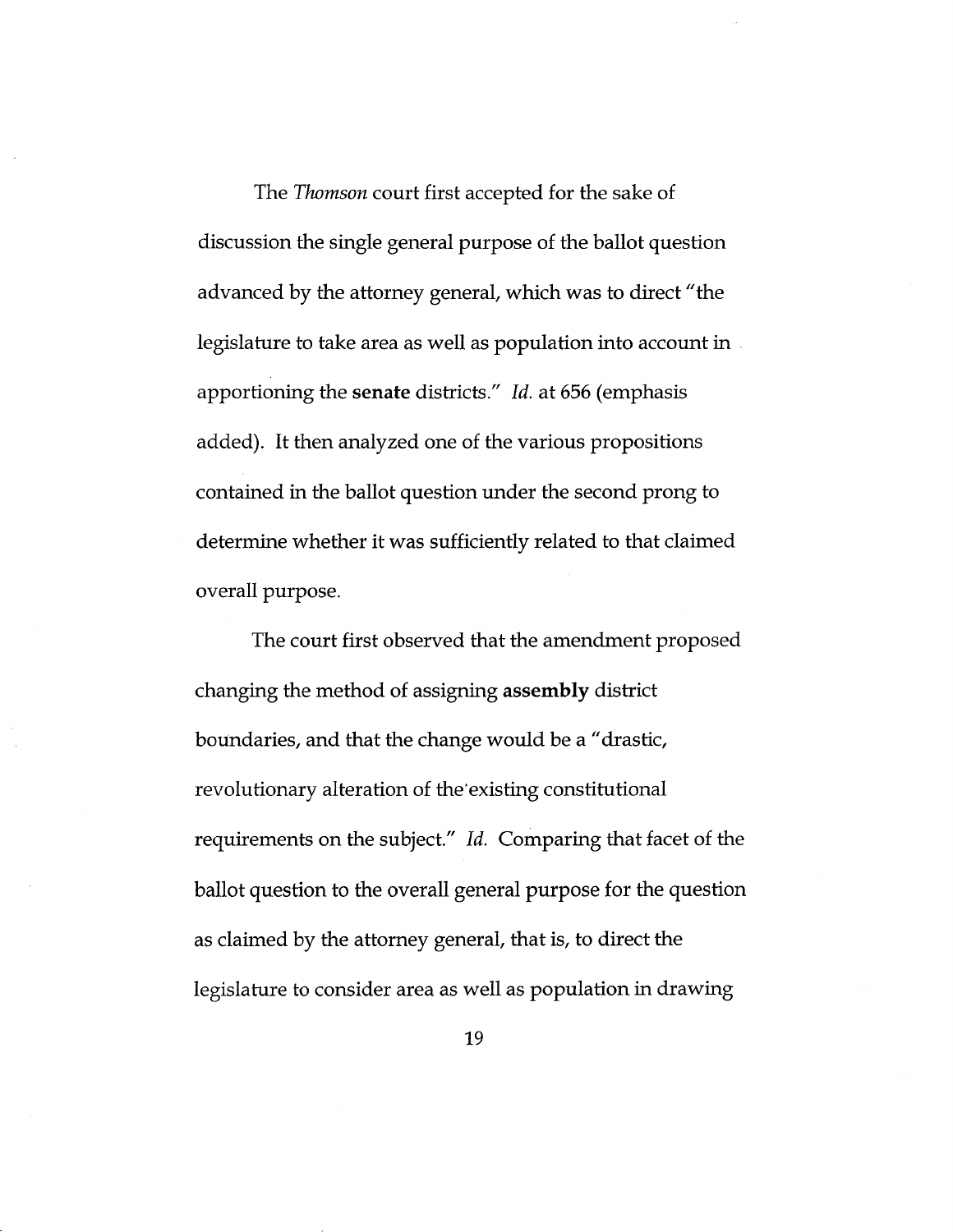senate districts, the court found that "the designation of the boundaries of assembly districts[ ] has no bearing on the main purpose of the proposed amendment, as that is stated by the attorney general[.]" *Id.* The court also found that the proposition relating to assembly boundaries did not "tend to effect or carry out that purpose." *Id.*

Having found a violation of the second prong of the *Hudd* test, the court circled back to the first prong of the test, the question of whether there truly was a single general purpose to the ballot question. The court found there were actually at least two purposes, observing that the proposition regarding assembly districts, "must have some different object or purpose" from the single general purpose regarding senate districts advanced by the attorney general. The court found that the ballot question failed to satisfy the *Hudd* test entitling several changes to be submitted as a single amendment. concluding "a separate submission was required of the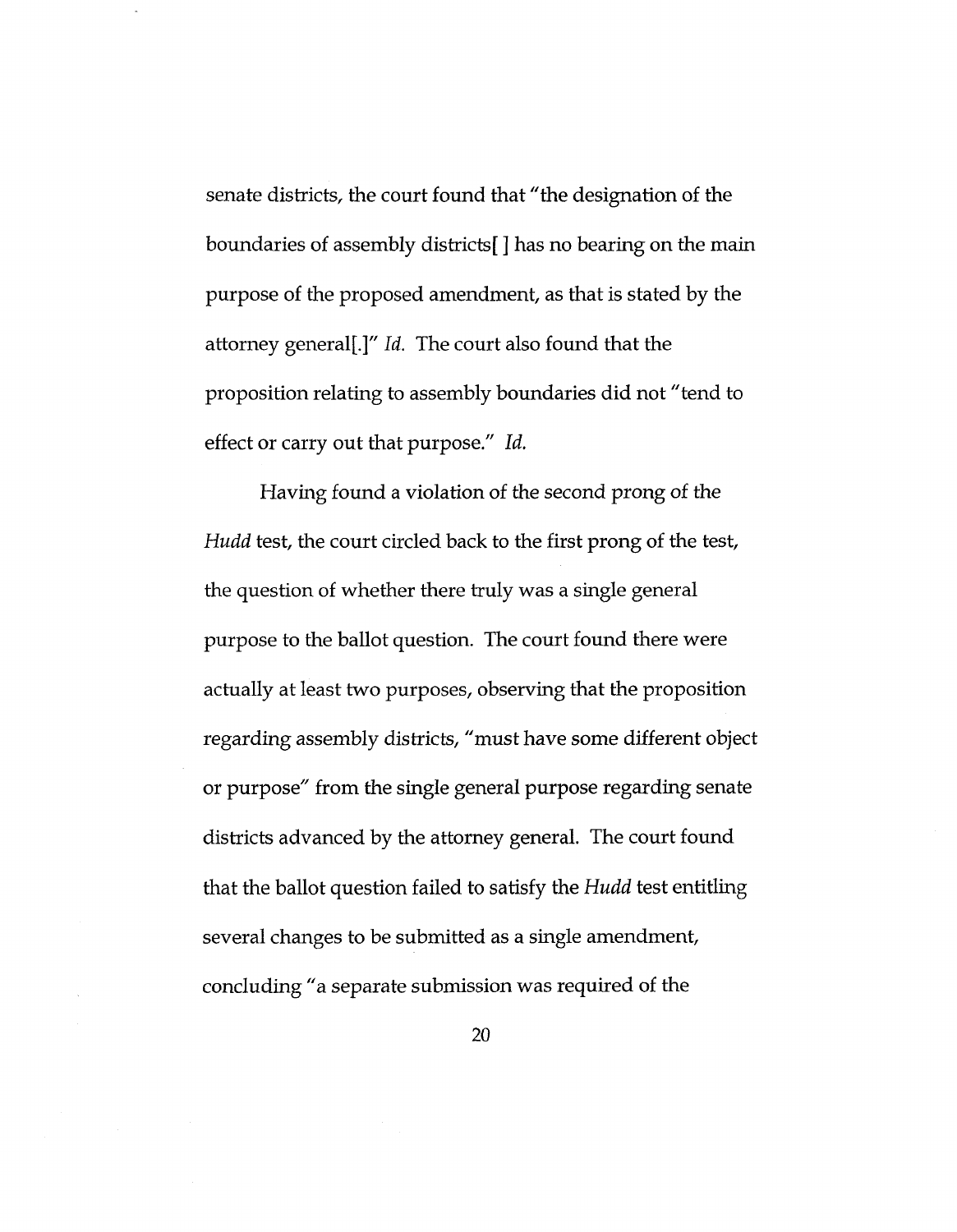amendment changing the boundary lines of assembly districts." *Id.*

The *Thomson* case provides an excellent model by which the Court may analyze the ballot question here. The two propositions in the "marriage" ballot question should first be measured against the single general purpose stated in the joint resolution: "that Article XIII, Section <sup>13</sup> of the Constitution relating to: providing that only a marriage between one man and one woman shall be valid or recognized as a marriage in this state." 2005 Joint Resolution 30. Then, if the defeat of one of the two propositions found in the proposed amendment would not destroy that asserted overall purpose, the Court should then consider whether the ballot question has in fact more than one purpose. As explained below, applying that methodology, the referendum question submitted to the voters on November 7,2006 does not pass the singleamendment procedural requirements of our Constitution.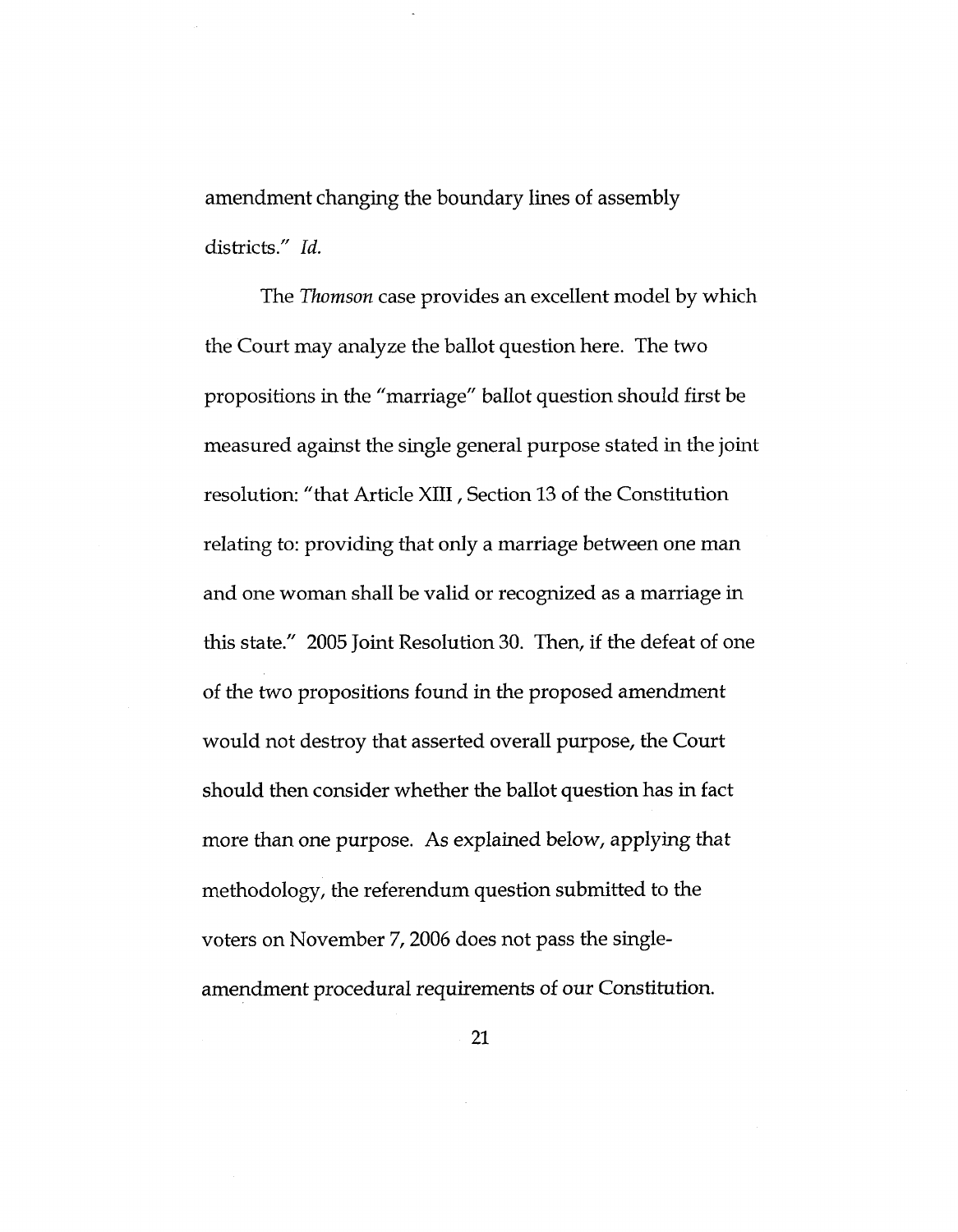#### **The Ballot Question Violated The Second Prong Of The** *Hudd* **Test. C.**

Assuming that the purpose stated in the joint resolution is a "single purpose/' the question under the second prong of the *Hudd* test, which the *Thomson* case applied, becomes: whether, if the two propositions in <sup>a</sup> referendum had been submitted to the voters separately, and one failed but the other passed, would the overall general purpose of "defining what is and what is not recognized as a valid marriage" have been defeated. The answer to that question with regard to the second proposition found in the question presented is a resounding "no."

Clearly, the first proposition of the ballot question. "only a marriage between one man and one woman shall be valid or recognized as a marriage in this state," that is, *who* may marry whom, is directly tied to the asserted general purpose of defining what is a valid and recognized marriage.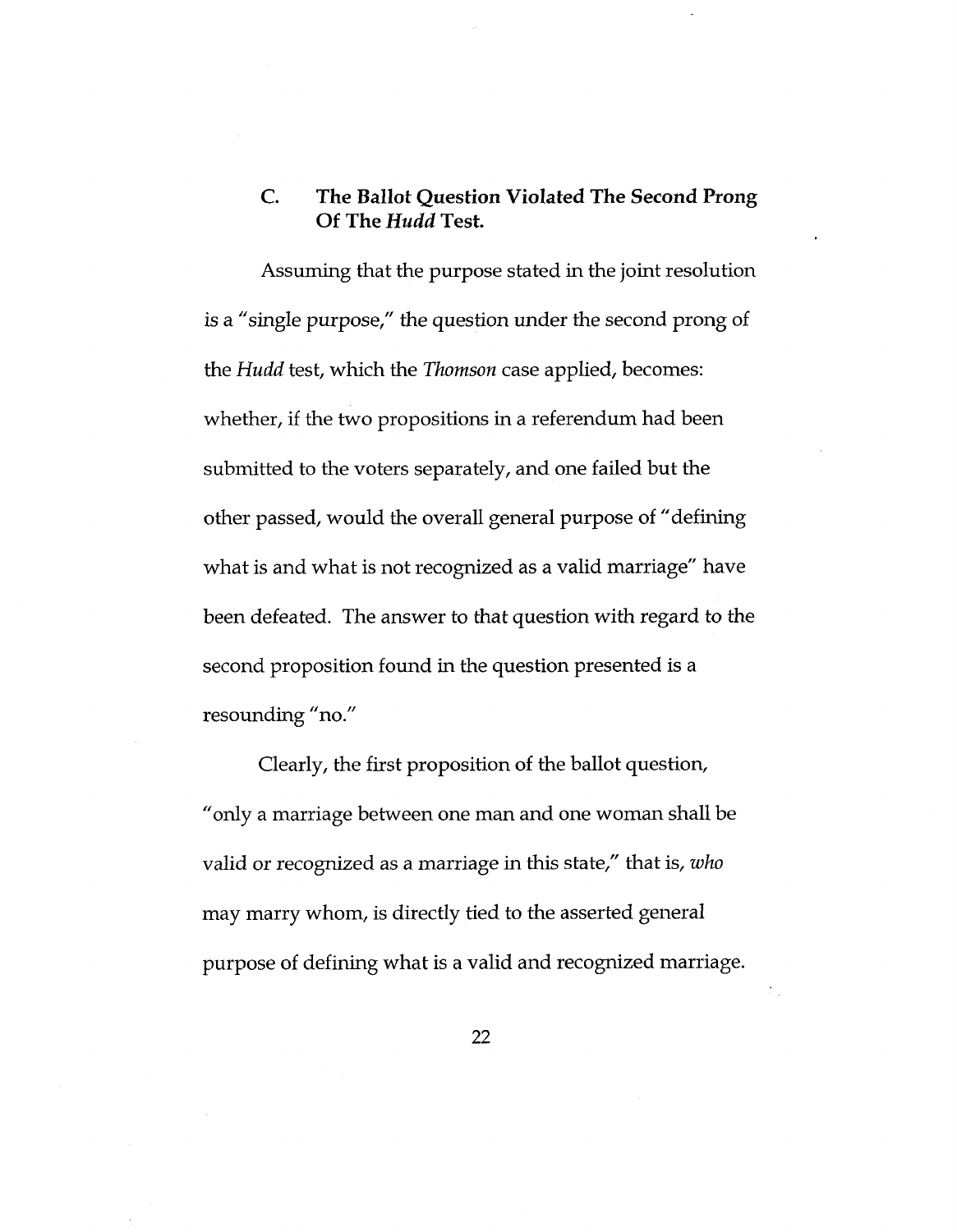Indeed, the virtual identity between this asserted general purpose of the entire ballot question and the first proposition within that question explains how one could be confused about how the second prong of the *Hudd* test is applied here.

But as to the relationship between the stated purpose and the second proposition, "a legal status identical or substantially similar to that of marriage for unmarried individuals shall not be valid or recognized in this state," nothing about an amendment stating what is and is not recognized as a valid marriage by the state required the voters to also decide whether and to what extent "unmarried individuals"<sup>5</sup> should be foreclosed, outside of the legal status of marriage, from gaining the same or similar legal protections granted to married people through marriage.

<sup>&</sup>lt;sup>5</sup> "Unmarried individuals" presumably means those individuals in non-marital relationships with other unmarried individuals, i.e., unmarried couples.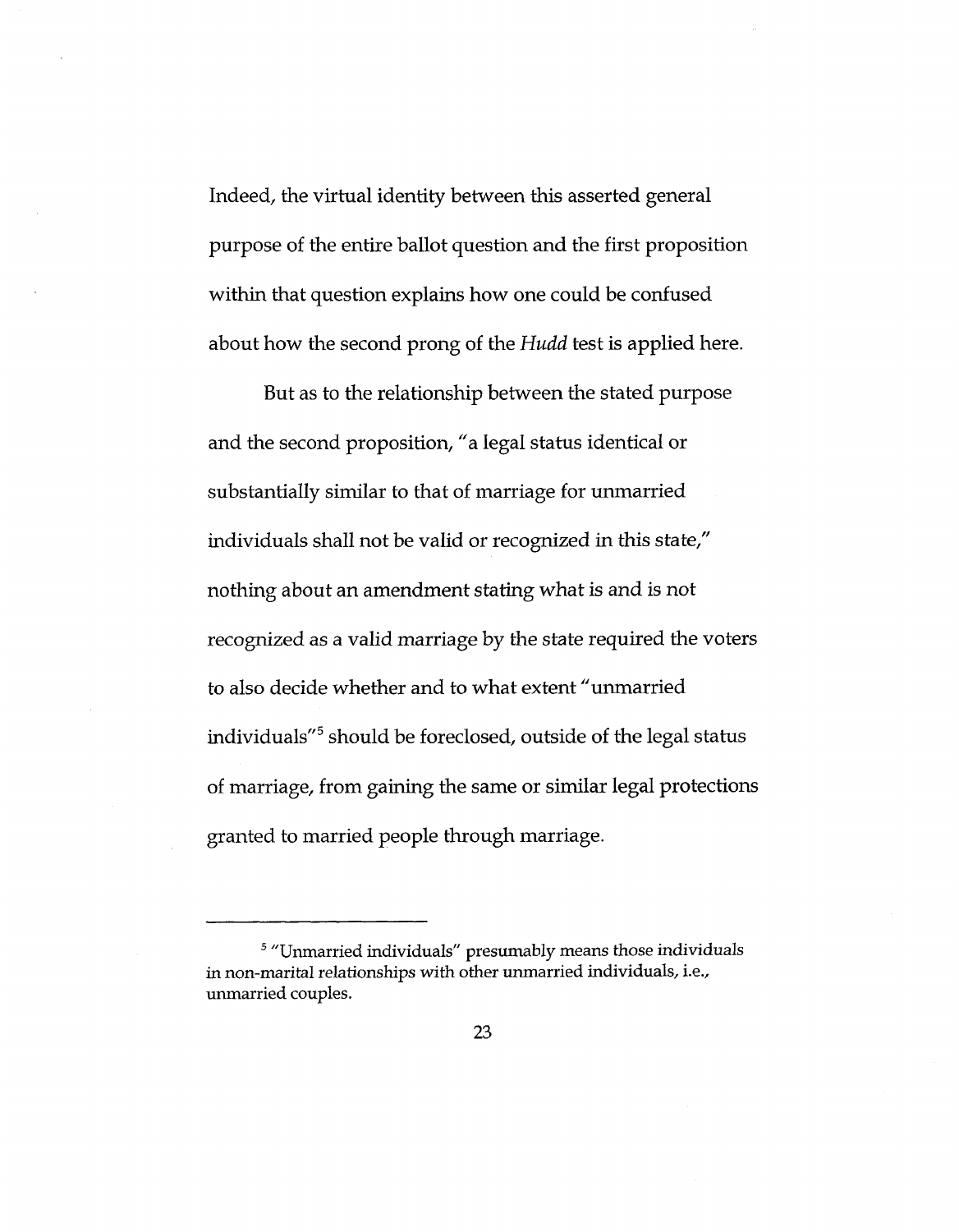No one could reasonably deny that this is the intent of the second proposition. Likewise, deciding whether any "unmarried individuals" in Wisconsin should have available most or all of the legal protections provided to married couples in this state would have no effect on the amendment's definition of marriage.

Asking voters to decide how the law should treat nonmarital relationships in the context of a proposal with a stated overall objective of defining what is and what is not recognized as a valid marriage creates precisely the dilemma that the single-amendment requirement. Article XII, Section 1, was designed to prevent. Under the first proposition contained in the ballot question, a voter need only consider whether same-sex relationships should be denied the legal status of marriage. That can be answered "yes" or "no."

However, to answer the second proposition, whether unmarried individuals should be foreclosed from a variety of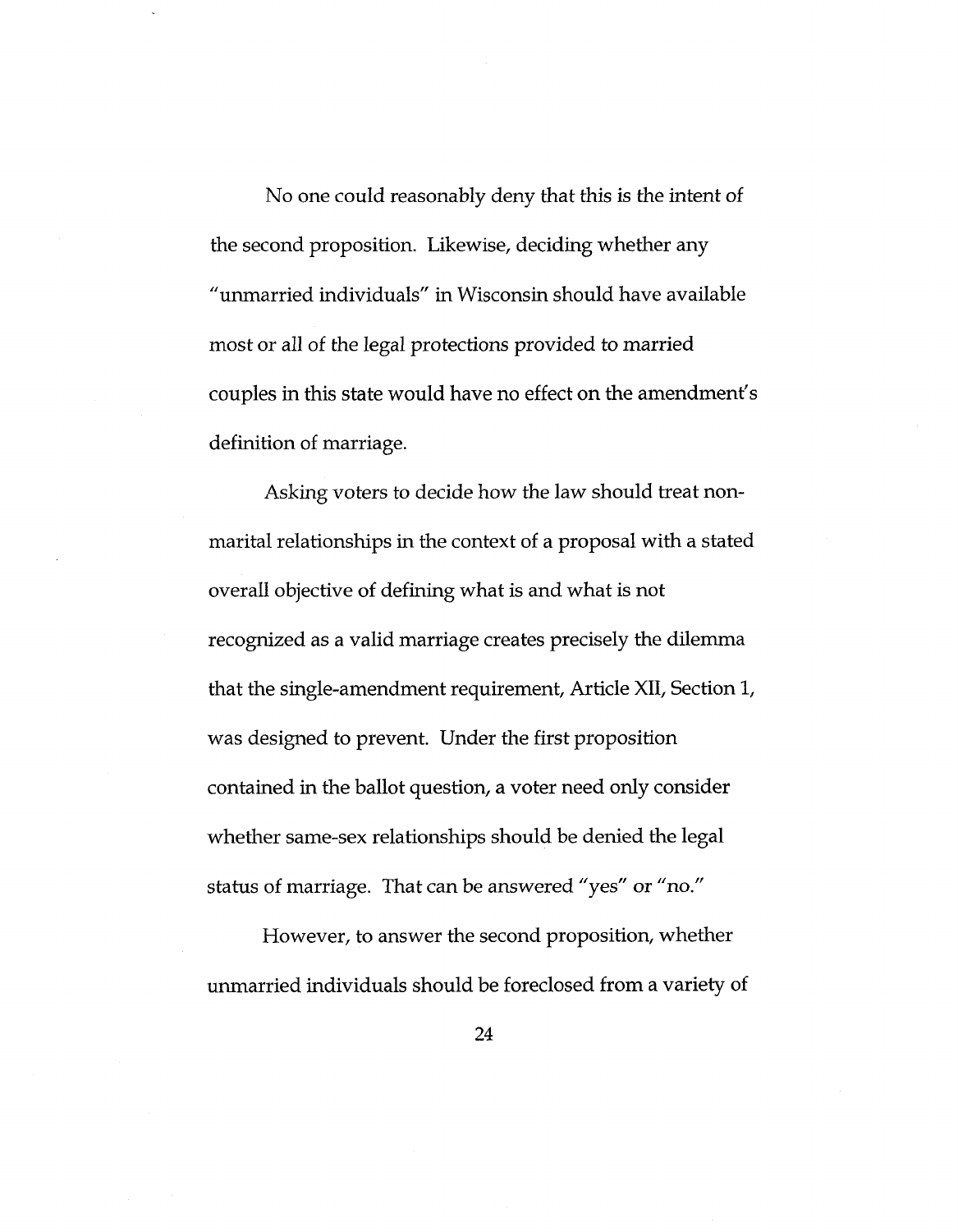legal protections, the voter was required to consider a nearly infinite number of choices and decide whether any one of them was appropriate to be preserved. It is possible to decide that same-sex relationships should not be marriages, and at the same time decide that at least some unmarried couples should have access to many of the legal rights and responsibilities commonly associated with marriage.

Article XII, Section 1 protects the rights of Wisconsin voters to hold both views and reflect both judgments in their votes. Under our Constitution, voters cannot legitimately and constitutionally be presented with a ballot question that compels them to sacrifice or choose one judgment over the other.

#### **The Ballot Question Addressed Two General Purposes, Not One. D.**

To complete the analysis required by *Hudd,* the Court must finally consider whether there are at least two purposes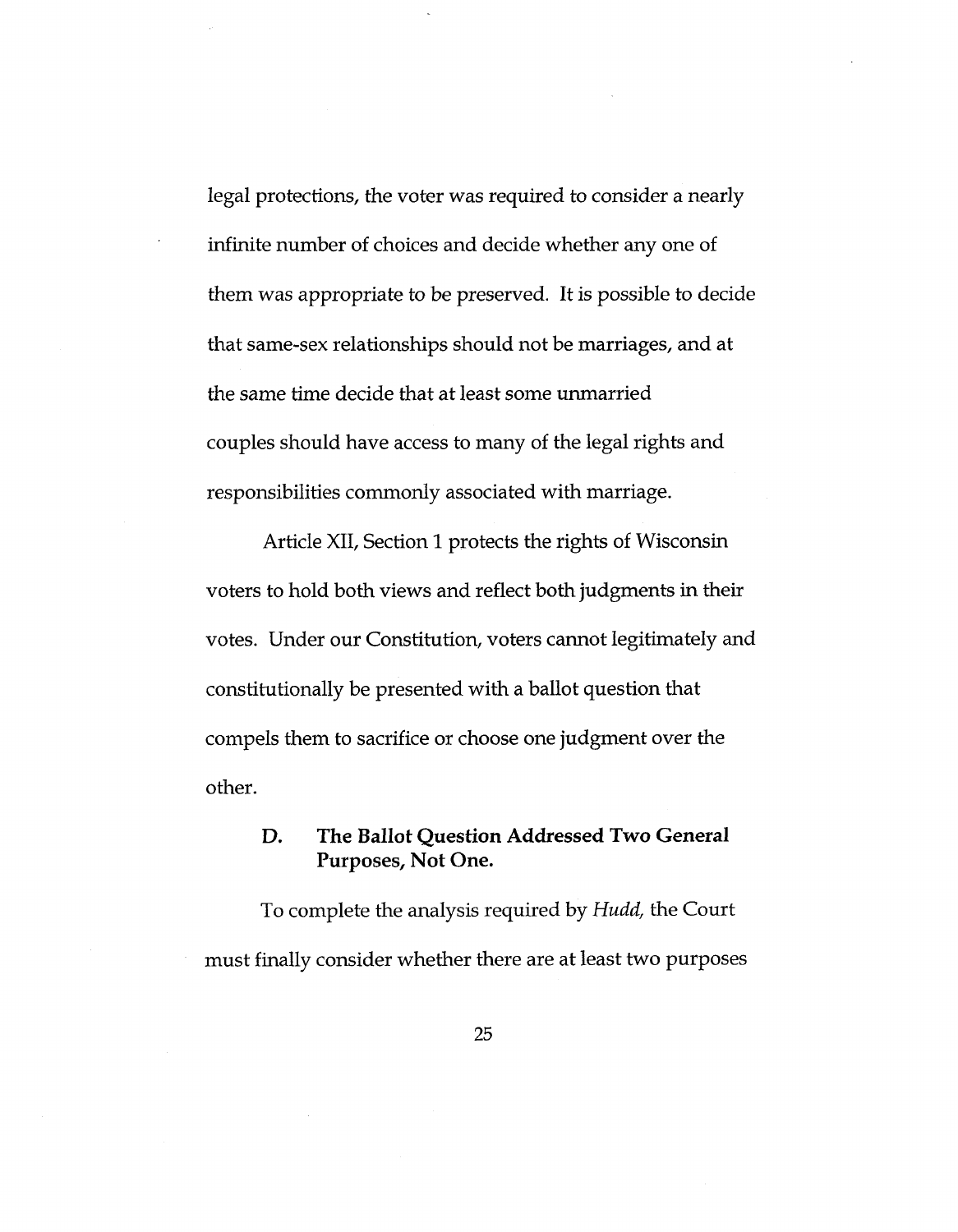behind the ballot question. As shown above, while the first proposition of the ballot question is interconnected with the overall general purpose of the ballot question, the second proposition is not so related. This Court should find, as the *Thomson* court did, that the second proposition being insufficiently related to the overall purpose advanced by the legislature in its description in 2005 Joint Resolution 30, must have some different object or purpose. Thus, the proposed amendment as submitted to the voters violated the singleamendment requirement of Article XII, Section 1.

The circuit court concluded that the two propositions were "two sides of the same coin." (App. p. 7) That is incorrect. Had the second portion of the ballot question merely proposed that "marriage between any other individuals shall not be allowed, recognized or valid in this state," the circuit court's observation would be true. But the

26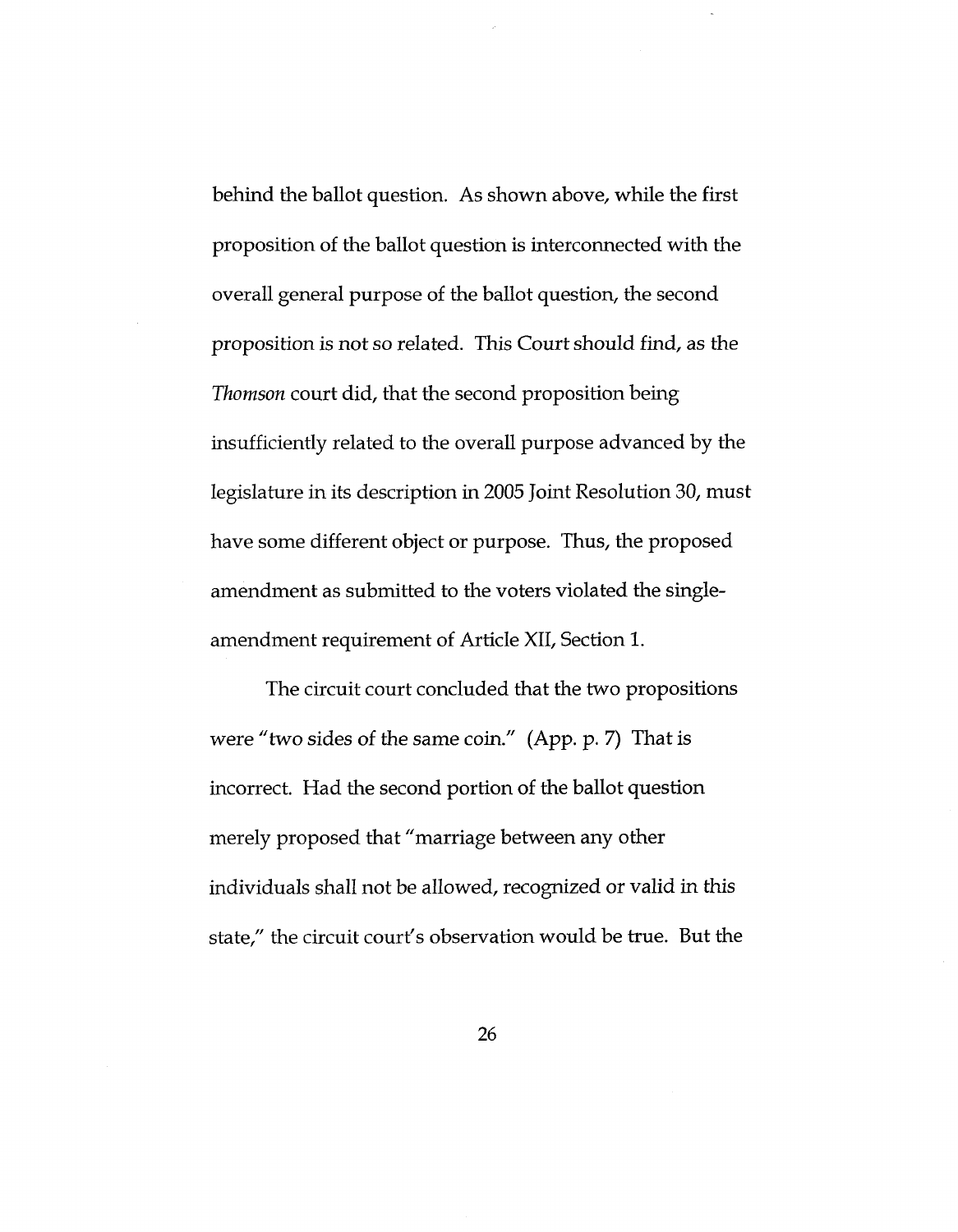second proposition was not so limited. It was not the obverse of the first.

Rather, the first proposition stated *who* may marry, and the second proposition limited unmarried individuals from accessing the same or a substantially similar set of rights and obligations to those provided to married people. That is a far different purpose than the first: defining what is and is not a valid marriage in Wisconsin.

By having those two distinct purposes, the ballot question violated the single general purpose prong of the single-amendment requirement set out in Article XII, Section <sup>1</sup> of the Wisconsin Constitution. Having done so. Article XIII, Section 13 is unconstitutional.

IV. CONCLUSION.

Amendments to the organic law of this state are not a trifle. The legislature should not be allowed to craft a proposition that allows voters to accept something that they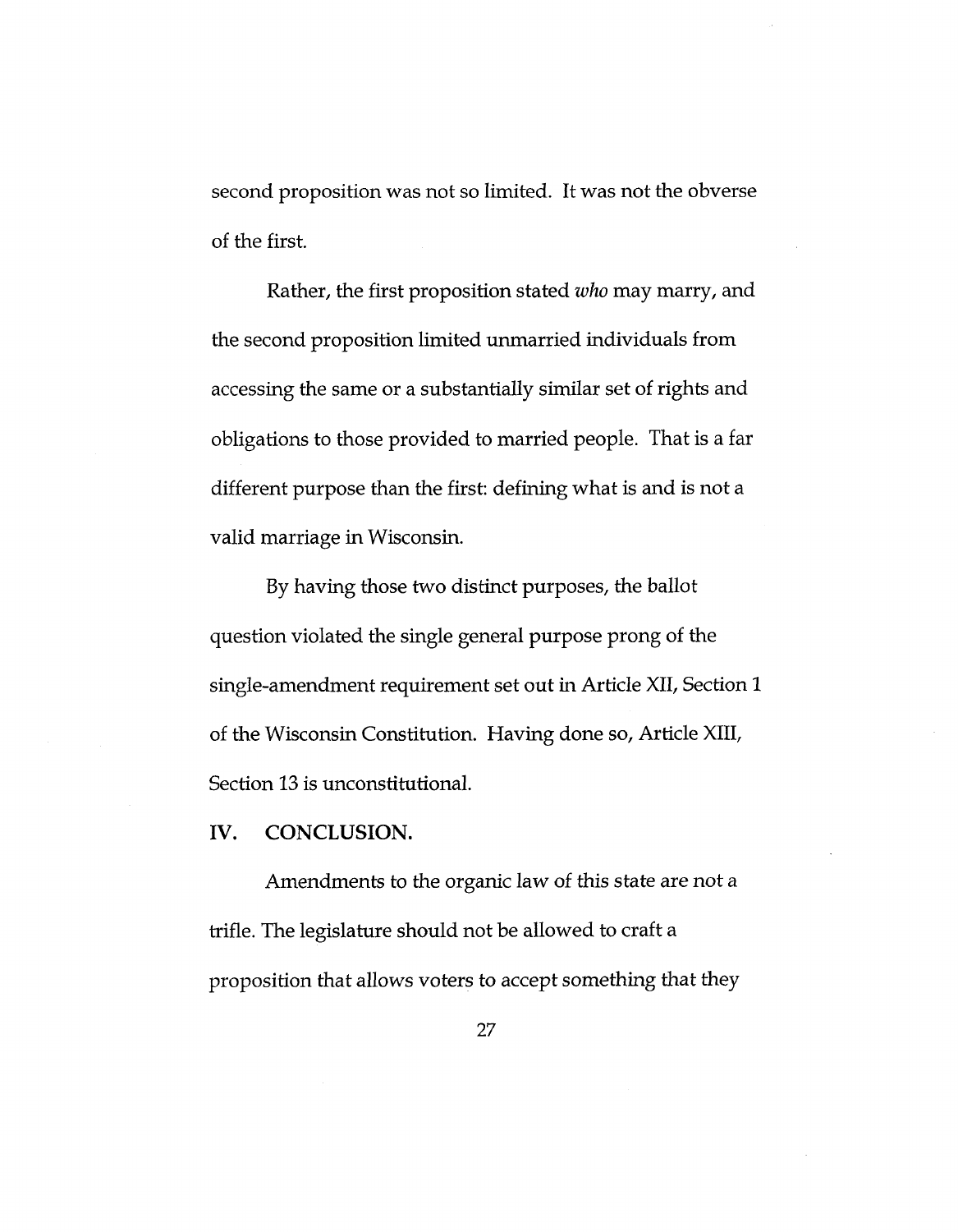want to add to the Constitution and at the same time force them to add a second provision with which they may not agree, purely because the Legislature has attached them together. Article XII, Section 1 was adopted to ensure that voters not be put into that position. Yet, when confronting the "marriage amendment," that is exactly where the voters found themselves. They were required to consider two separate propositions, but were required to answer yes or no. Compromise, rejection out of uncertainty or postponement for further deliberation were disallowed by the Legislature's

In *Loving v. Virginia,* 388 U.S. <sup>1</sup> (1967), the United States Supreme Court said that "[t]he freedom to marry has long been recognized as one of the vital personal rights essential to the orderly pursuit of happiness by free men. Marriage is one of the 'basic civil rights of man' fundamental to our very existence and survival." 388 U.S. at 12. (Internal citation

improper formulation of the referendum's question.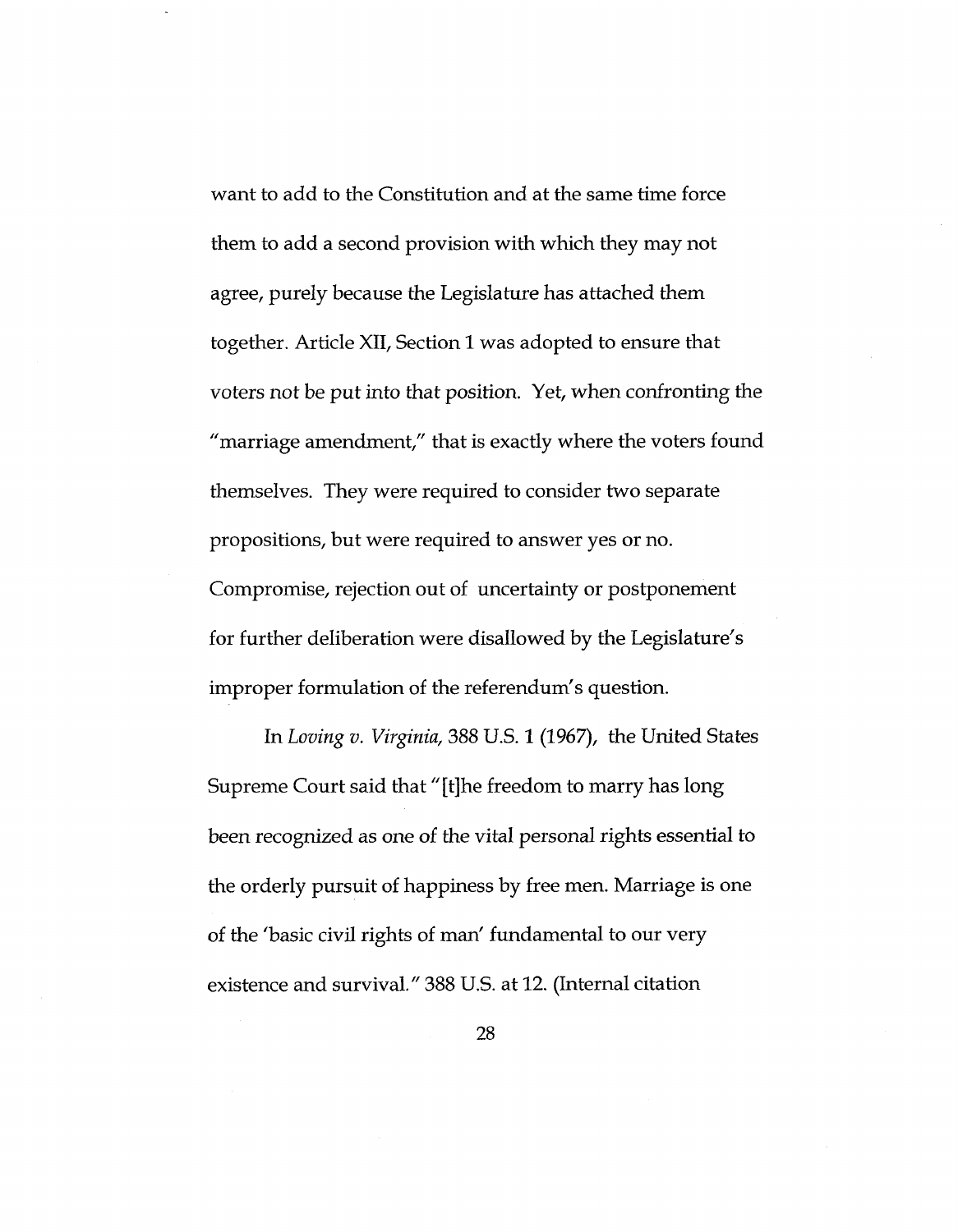omitted.) Thus, the question of who should be allowed access to marriage was a topic that the citizens would have wanted to carefully examine. Likewise, they would have wanted to pay particular attention to whom they would be excluding from most or all of the rights and obligations of marriage and, even more importantly, whether they wanted to forever exclude a group of fellow citizens from even an approximation of "one of the basic civil rights of man." But, the voters were denied that opportunity when the Legislature coupled those separate and fundamental issues through the very process of "coattails" logrolling that Article XII, Section <sup>1</sup> was adopted to prohibit.

The framers of our Constitution were wise to legislative machinations and leery of direct democracy. They adopted Article XII, Section 1 to ensure that the citizens of this state would not be manipulated into adopting amendments to the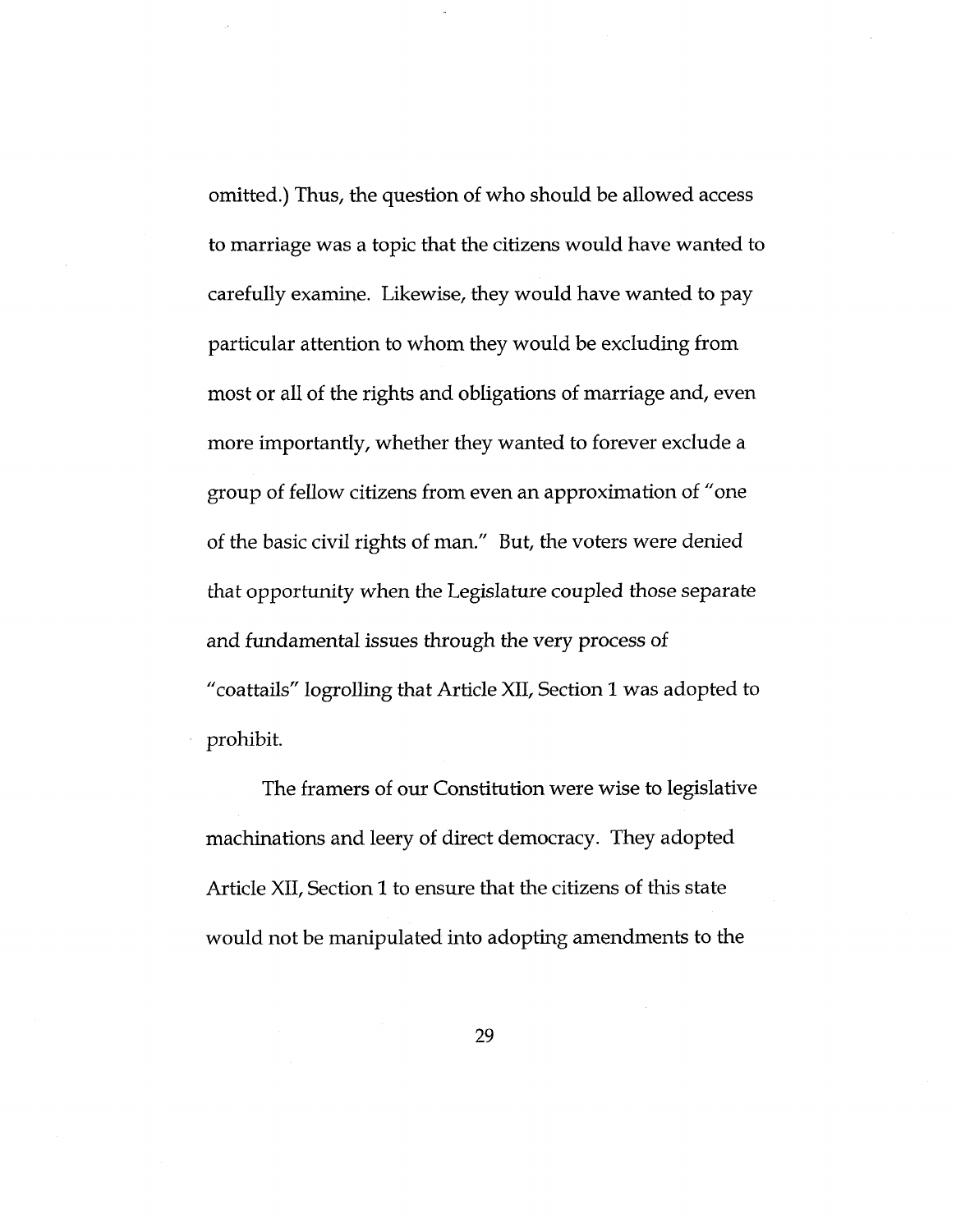Constitution that coupled a popular notion with one that did not necessarily have the same appeal.

Applying the wisdom of the framers of our Constitution, the judgment of the circuit court should be reversed and this Court should declare that Article XIII, Section 13 of the Wisconsin Constitution is unconstitutional and void because the form by which it was submitted to the voters for consideration violated Article XII, Section 1 of the Wisconsin Constitution.

Dated this 11<sup>th</sup> day of November, 2008.

CULLEN WESTON PINES & BACH LLP

 $By$ :

Lester A. Pines, SBN 1016543 Tamara B. Packard, SBN 01023111 Attorneys for Plaintiff-Appellant